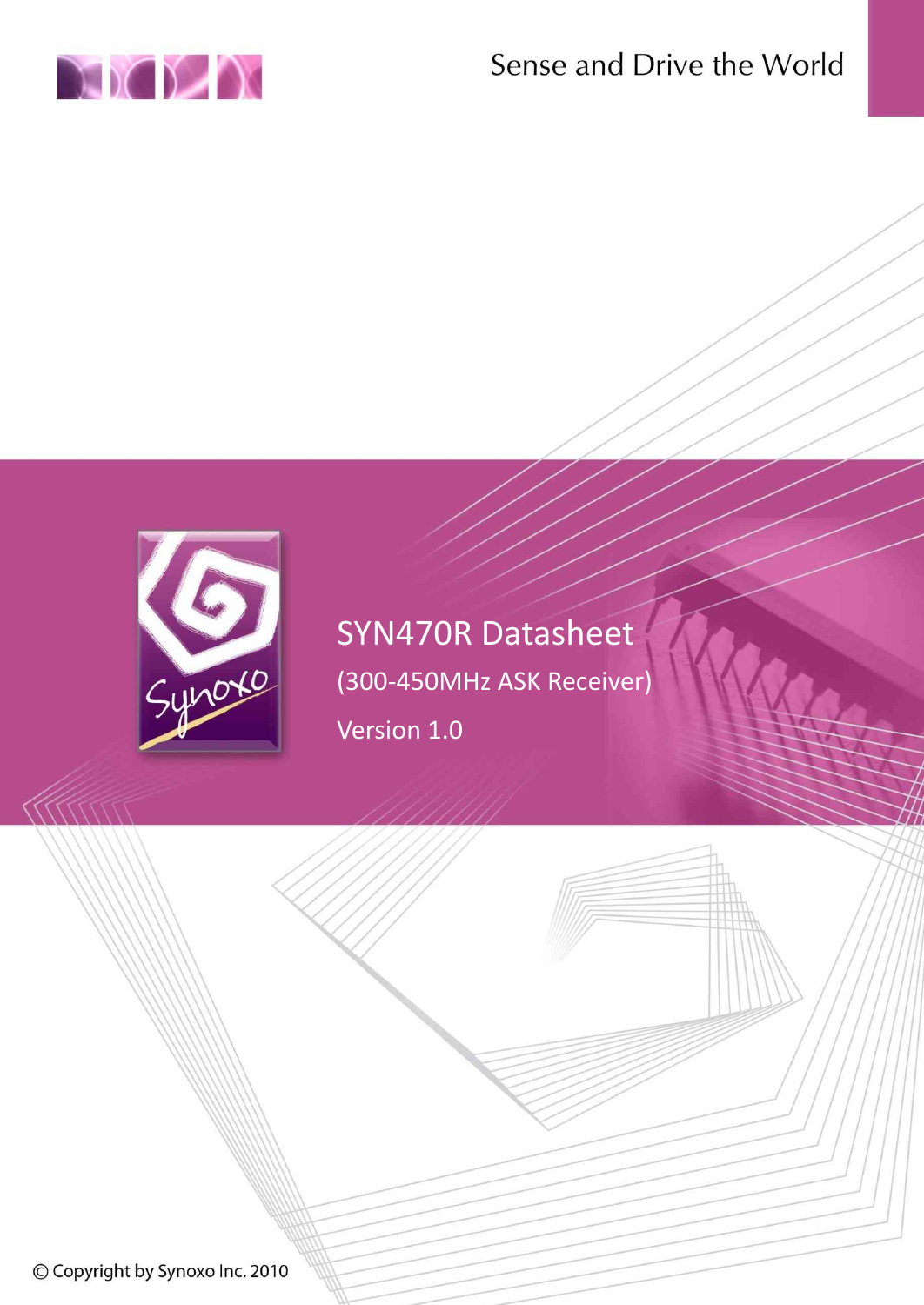# **Contents**

| 1.  |         |  |  |  |
|-----|---------|--|--|--|
| 2.  |         |  |  |  |
| 3.  |         |  |  |  |
| 4.  |         |  |  |  |
| 5.  |         |  |  |  |
| 6.  |         |  |  |  |
| 7.  |         |  |  |  |
| 8.  |         |  |  |  |
| 9.  |         |  |  |  |
| 10. |         |  |  |  |
| 11. |         |  |  |  |
| 12. |         |  |  |  |
|     |         |  |  |  |
|     | 13.1.   |  |  |  |
|     | 13.1.1. |  |  |  |
|     | 13.1.2. |  |  |  |
|     | 13.1.3. |  |  |  |
|     | 13.1.4. |  |  |  |
|     | 13.1.5. |  |  |  |
|     |         |  |  |  |
|     | 14.1.   |  |  |  |
|     | 14.2.   |  |  |  |
|     | 14.3.   |  |  |  |
|     | 14.4.   |  |  |  |
|     | 14.5.   |  |  |  |
|     | 14.6.   |  |  |  |
| 15. |         |  |  |  |
|     | 15.1.   |  |  |  |
|     |         |  |  |  |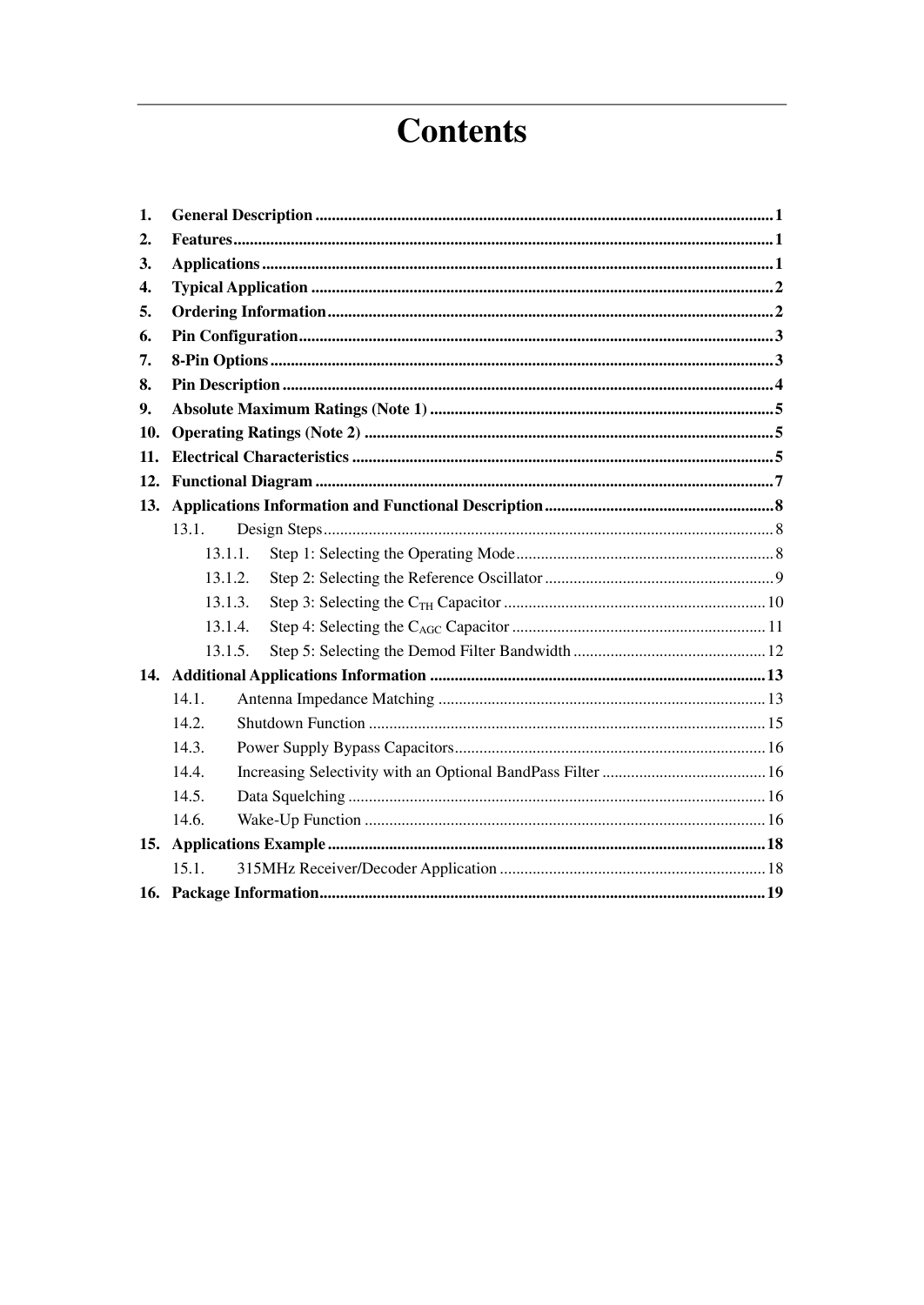## 1. General Description

The SYN470R is <sup>a</sup> single chip ASK/OOK (ON-OFF Keyed) RF receiver IC. This device is <sup>a</sup> true "antenna-in to data-out" monolithic device. All RF and IF tuning are accomplished automatically within the IC which eliminates manual tuning and reduces production costs. The result is <sup>a</sup> highly reliable ye<sup>t</sup> low cost solution.

The SYN470R is <sup>a</sup> fully featured par<sup>t</sup> in 16-pin packaging, the SYN480R is the same par<sup>t</sup> packaged in 8-pin packaging with <sup>a</sup> reduced feature set.

The SYN470R provides two additional functions, (1) <sup>a</sup> Shutdown pin, which may be used to turn the device off for duty-cycled operation, and (2) <sup>a</sup> "Wake-up" output, which provides an output flag indicating when an RF signal is present. These features make the SYN470R ideal for low and ultra-low power applications, such as RKE and remote controls.

All IF filtering and post-detection (demodulator) data filtering is provided within the SYN470R, so no external filters are necessary. One of four demodulator filter bandwidths may be selected externally by the user.

The SYN470R offer two modes of operation; fixed-mode (FIX) and sweep-mode (SWP). In fixed mode the SYN470R functions as <sup>a</sup> conventional super-heterodyne receiver. In sweep mode the SYN470R sweeps <sup>a</sup> wider RF spectrum. Fixed-mode provides better selectivity and sensitivity performance and sweep mode enables the SYN470R to be used with low cost, imprecise transmitters.

### 2. Features

- �300MHz to 440MHz frequency range
- �High receiver sensitivity: -106dBm (315MHz), -107dBm (433MHz)
- �Data-rate up to 10kbps (fixed-mode)
- � Low Power Consumption
	- �2.5mA fully operational (315MHz)
	- $\blacksquare$ 0.9µA in shutdown
	- $\blacksquare$ 250µA in polled operation (10:1 duty-cycle)
	- Wake-up output flag to enable decoders and microprocessors
- �Very low RF re-radiation at the antenna
- �Highly integrated with extremely low external par<sup>t</sup> count

## 3. Applications

�

- �Automotive Remote Keyless Entry (RKE)
- �Remote controls
- �Remote fan and light control
- �Garage door and gate openers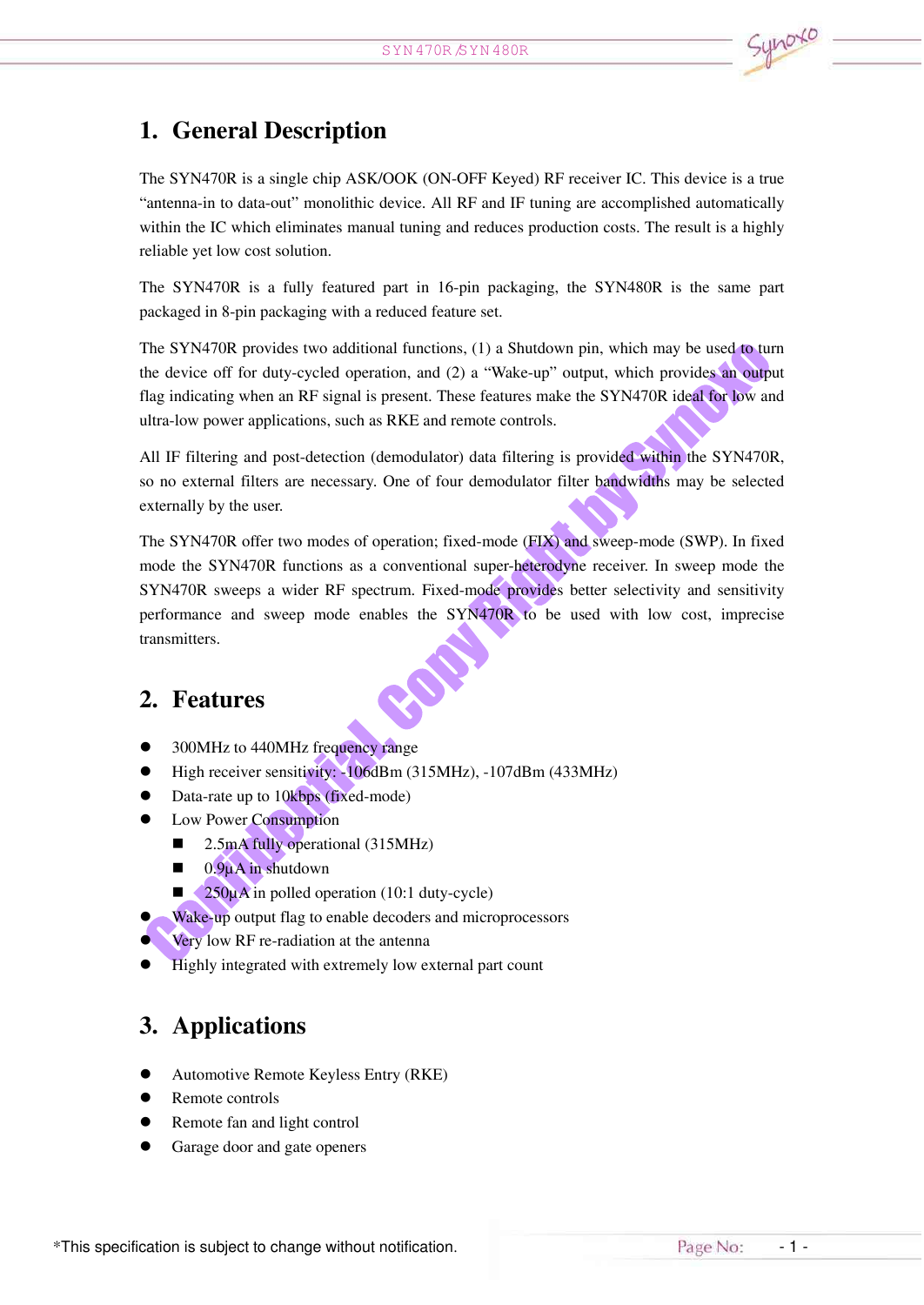# 4. Typical Application



#### 315MHz 800bps On-Off Keyed Receiver

**BASE** 

# 5. Ordering Information

| <b>Part Number</b>  | <b>Demodulator</b> | <b>Operating</b> | <b>Shut Down</b> | WAKEB              | Package    |
|---------------------|--------------------|------------------|------------------|--------------------|------------|
|                     | <b>Bandwidth</b>   | Mode             |                  | <b>Output Flag</b> |            |
| SYN470R             | User               | Fixed or         | Yes              | Yes                | 16-Pin SOP |
|                     | Programmable       | Sweep            |                  |                    |            |
| <b>SYN480R-SW48</b> | 5000Hz             | Sweep            | N <sub>0</sub>   | <b>Yes</b>         | 8-Pin SOP  |
| <b>SYN480R-FS12</b> | 1250Hz             | Fixed            | Yes              | N <sub>0</sub>     | 8-Pin SOP  |
| <b>SYN480R-FS24</b> | 2500Hz             | Fixed            | Yes              | N <sub>0</sub>     | 8-Pin SOP  |
| <b>SYN480R-FS48</b> | 5000Hz             | Fixed            | Yes              | N <sub>0</sub>     | 8-Pin SOP  |

synoxo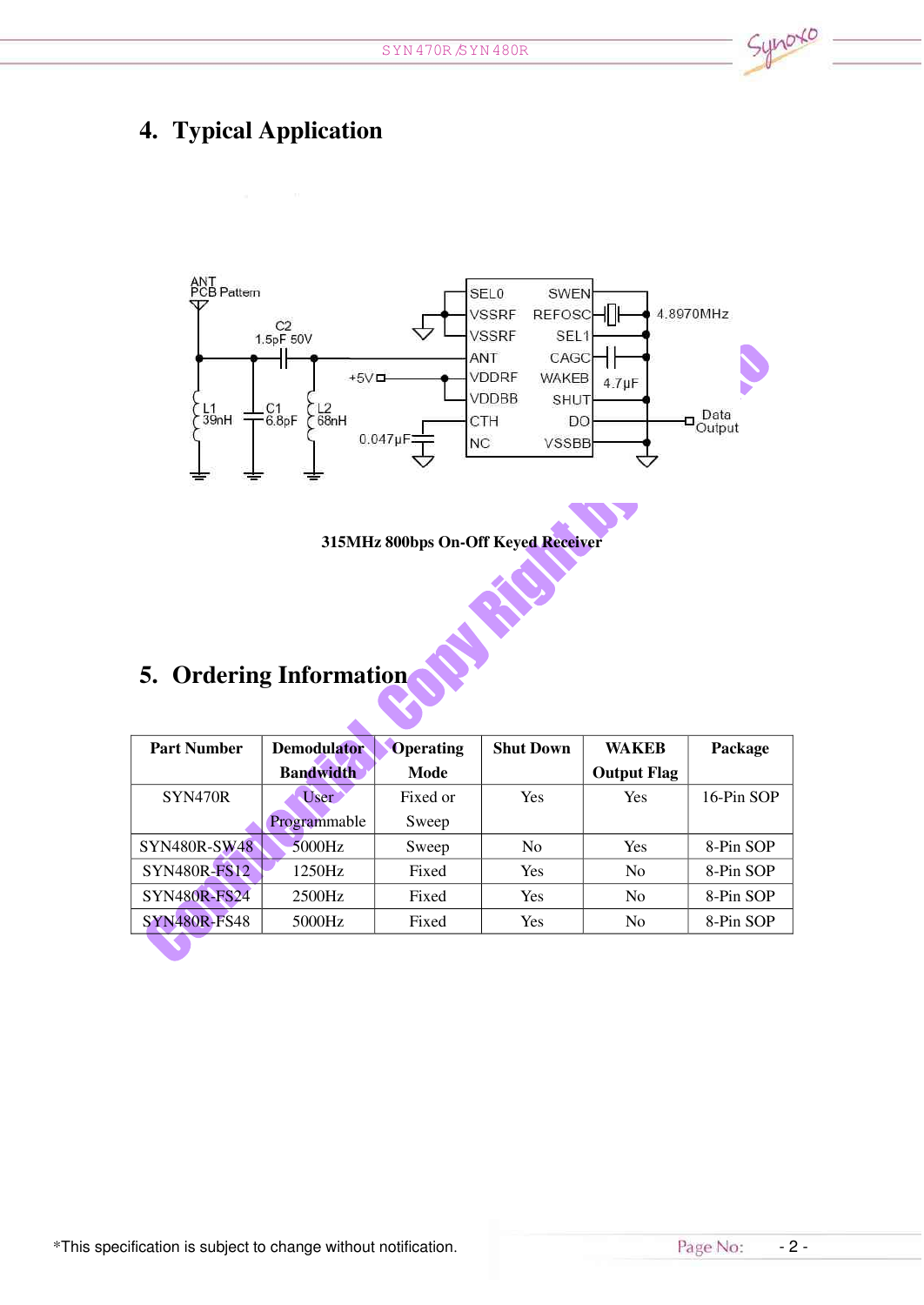

## 6. Pin Configuration



## 7. 8-Pin Options

The standard 16-pin package allows complete control of all configurable features. Some reduced function 8-pin versions are also available.

For high-volume applications additional customized 8-pin devices can be produced. SWEN, SEL0 and SEL1 pins are internally bonded to reduce the pin count. Pin 6 may be configured as either SHUT or WAKEB.

| <b>SELO</b> | SEL1 | Demodulator Bandwidth |                   |  |
|-------------|------|-----------------------|-------------------|--|
|             |      | Sweep Mode            | <b>Fixed Mode</b> |  |
|             |      | 5000 Hz               | 10000Hz           |  |
|             |      | 2500 Hz               | 5000Hz            |  |
|             |      | 1250 Hz               | 2500 Hz           |  |
|             |      | 625 Hz                | 1250 Hz           |  |

Table 1. Nominal Demodulator Filter Bandwidth vs. SEL0, SEL1 and Operating Mode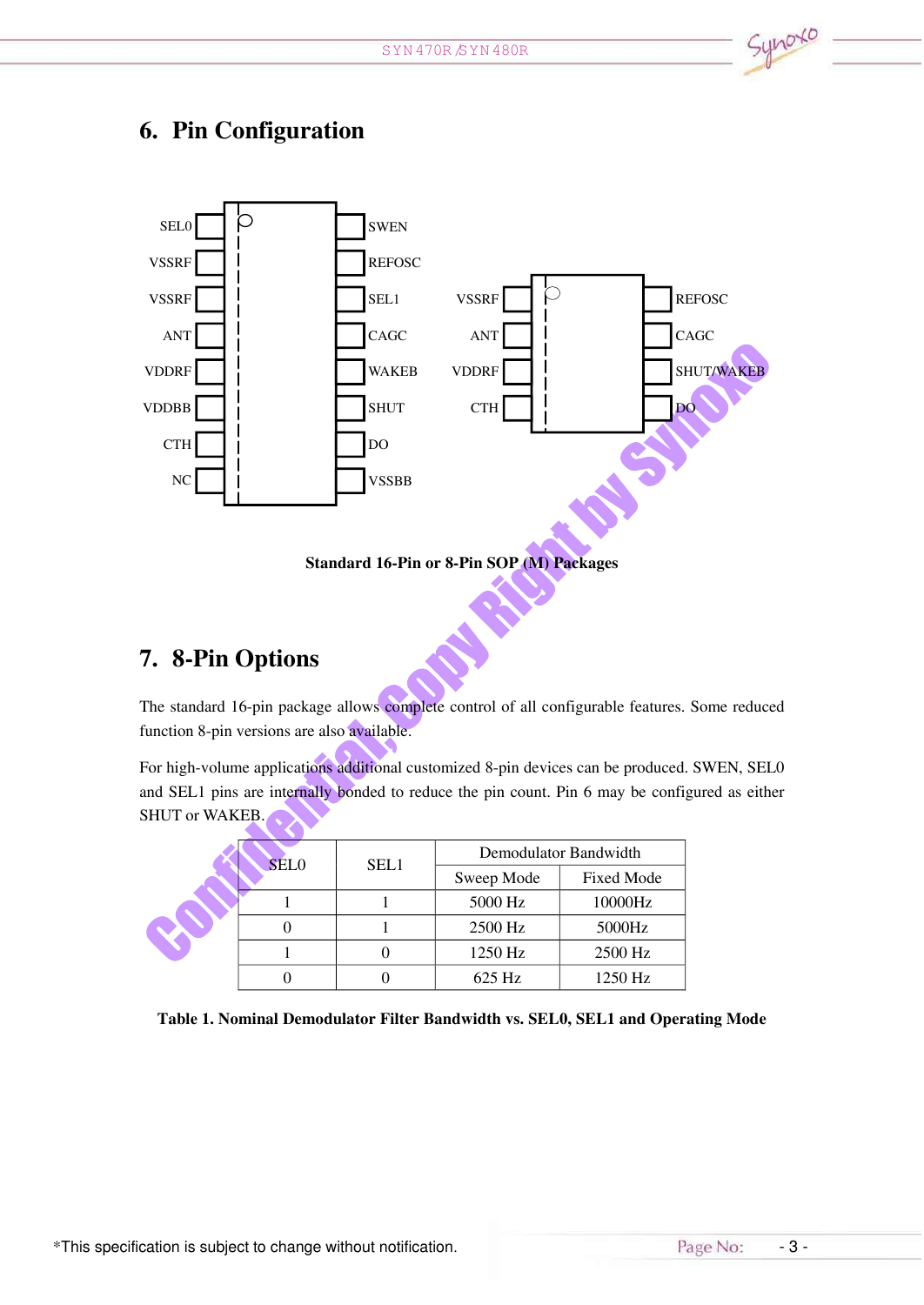# 8. Pin Description

| <b>Pin Number</b> | <b>Pin Number</b> | Pin           | <b>Pin Function</b>                                          |
|-------------------|-------------------|---------------|--------------------------------------------------------------|
| 16-Pin Pkg.       | 8-Pin Pkg.        | <b>Name</b>   |                                                              |
| 1                 |                   | <b>SEL0</b>   | Bandwidth Selection Bit 0 (Digital Input): Used in           |
|                   |                   |               | conjunction with SEL1 to set the desired demodulator filter  |
|                   |                   |               | bandwidth. See Table 1. Internally pulled-up to VDDRF        |
| 2, 3              | 1                 | <b>VSSRF</b>  | RF Power Supply: Ground return to the RF section power       |
|                   |                   |               | supply.                                                      |
| $\overline{4}$    | $\overline{2}$    | <b>ANT</b>    | Antenna (Analog Input): For optimal performance the          |
|                   |                   |               | ANT pin should be impedance matched to the antenna. See      |
|                   |                   |               | "Applications Information" for information on input          |
|                   |                   |               | impedance and matching techniques                            |
| 5                 | 3                 | <b>VDDRF</b>  | RF Power Supply: Positive supply input for the RF section    |
|                   |                   |               | of the IC                                                    |
| 6                 |                   | <b>VDDBB</b>  | Base-Band Power Supply: Positive supply input for the        |
|                   |                   |               | baseband section (digital section) of the IC                 |
| 7                 | 4                 | <b>CTH</b>    | Data Slicing Threshold Capacitor (Analog I/O): Capacitor     |
|                   |                   |               | connected to this pin extracts the dc average value from the |
|                   |                   |               | demodulated waveform which becomes the reference for         |
|                   |                   |               | the internal data slicing comparator                         |
| 8                 |                   | NC            | Not internally connected                                     |
| 9                 |                   | <b>VSSBB</b>  | Base-Band Power Supply: Ground return to the baseband        |
|                   |                   |               | section power supply                                         |
| 10                | 5                 | DO N          | Data Output (Digital Output)                                 |
| 11                | 6                 | <b>SHUT</b>   | Shutdown (Digital Input): Shutdown-mode logic-level          |
|                   |                   |               | control input. Pull low to enable the receiver. Internally   |
|                   |                   |               | pulled-up to VDDRF                                           |
| 12                |                   | <b>WAKEB</b>  | Wakeup (Digital Output): Active-low output that indicates    |
|                   |                   |               | detection of an incoming RF signal                           |
| 13                | $\overline{7}$    | CAGC          | Automatic Gain Control (Analog I/O): Connect an external     |
|                   |                   |               | capacitor to set the attack/decay rate of the on-chip        |
|                   |                   |               | automatic gain control                                       |
| 14                |                   | SEL1          | Bandwidth Selection Bit 1 (Digital Input): Used in           |
|                   |                   |               | conjunction with SEL0 to set the desired demodulator filter  |
|                   |                   |               | bandwidth. See Table 1. Internally pulled-up to VDDRF        |
| 15                | $\,8\,$           | <b>REFOSC</b> | Reference Oscillator: Timing reference, sets the RF receive  |
|                   |                   |               | frequency.                                                   |
| 16                |                   | <b>SWEN</b>   | (Digital<br>Sweep-Mode<br>Enable<br>Input):<br>Sweep-<br>or  |
|                   |                   |               | Fixed-mode operation control input. SWEN high = sweep        |
|                   |                   |               | SWEN low = conventional superheterodyne<br>mode;             |
|                   |                   |               | receiver. Internally pulled-up to VDDRF                      |

\*This specification is subject to change without notification. <br>
This specification is subject to change without notification.

Synoxo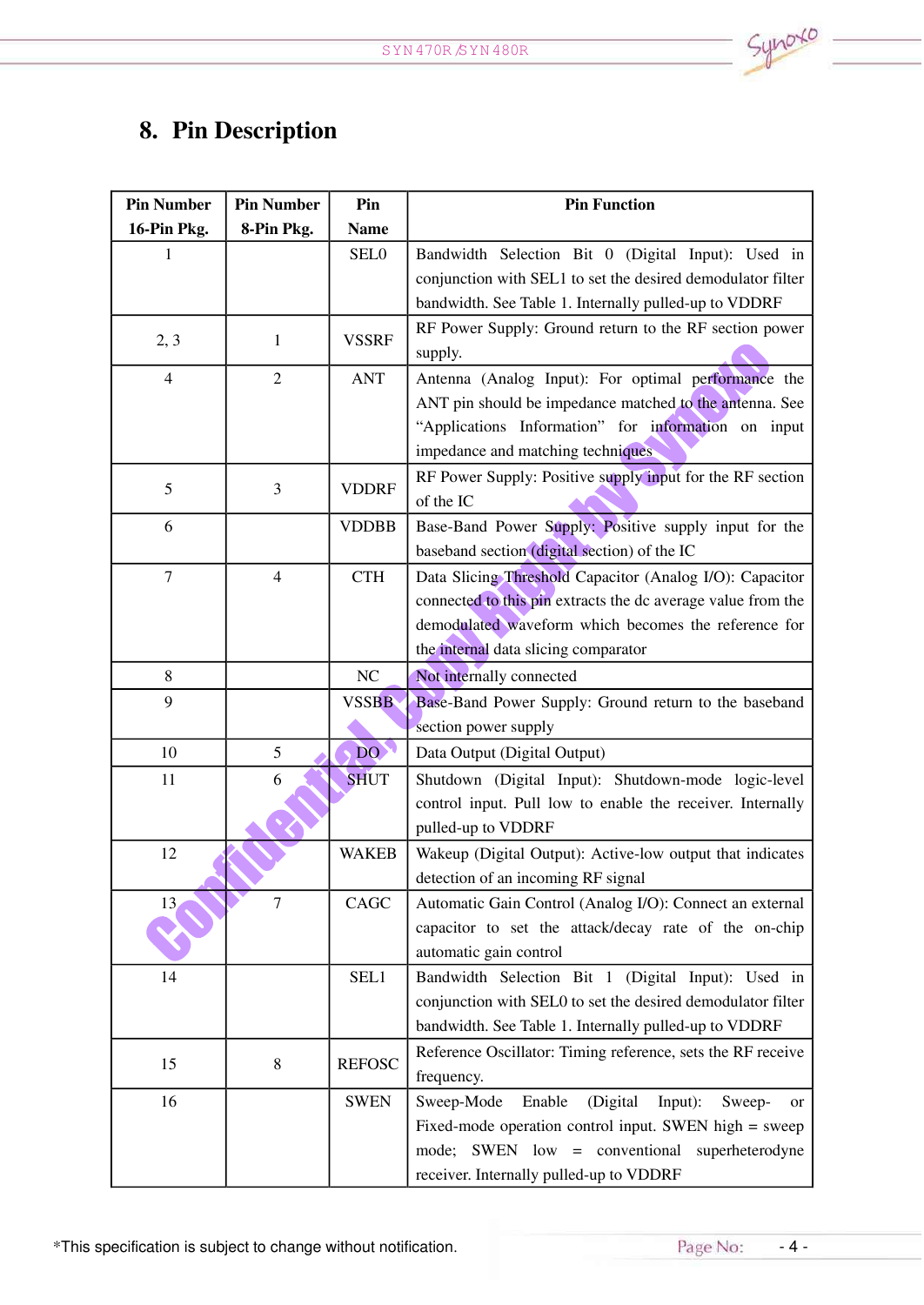## 9. Absolute Maximum Ratings (Note 1)

| <b>Supply Voltage (V<sub>DDRF</sub>, V<sub>DDBB</sub>)</b> | $+7V$                               |
|------------------------------------------------------------|-------------------------------------|
| <b>Input/Output Voltage (<math>V_{I/O}</math>)</b>         | $V_{SS}$ –0.3 to $V_{DD}$ +0.3      |
| <b>Junction Temperature</b> $(TJ)$                         | $+150^{\circ}$ C                    |
| Storage Temperature Range $(T_S)$                          | $-65^{\circ}$ C to $+150^{\circ}$ C |
| Lead Temperature (soldering, 10 sec.)                      | $+260^{\circ}$ C                    |
| <b>ESD Rating</b>                                          | Note 3                              |

## 10.Operating Ratings (Note 2)

| 300MHz to 440MHz                   |
|------------------------------------|
| $+3.0V$ to $+5.5V$                 |
| $+3.3V$ to $+5.5V$                 |
| $20\%$ to 80\%                     |
| $0.1V_{PP}$ to $1.5V_{PP}$         |
| $-30^{\circ}$ C to $+85^{\circ}$ C |
|                                    |

## 11.Electrical Characteristics

 $V_{\text{DDRF}} = V_{\text{DDBB}} = V_{\text{DD}}$  where +4.75V  $\leq$  V<sub>DD</sub> $\leq$  5.5V, V<sub>SS</sub> = 0V; C<sub>AGC</sub> = 4.7 $\mu$ F, C<sub>TH</sub> = 100nF; SEL0  $=$  SEL1 =  $V_{SS}$ ; fixed mode (SWEN =  $V_{SS}$ ); f<sub>REFOSC</sub> = 4.8970MHz (equivalent to f<sub>RF</sub> = 315MHz); data-rate  $\triangleq$  1kbps (Manchester encoded). T<sub>A</sub> = 25°C, **bold** values indicate  $-40^{\circ}$ C  $\leq$  T<sub>A</sub> $\leq$  +85°C; current flow into device pins is positive; unless noted.

| <b>Symbol</b>     | <b>Parameter</b>         | Condition                                                 | Min | <b>Typ</b> | <b>Max</b> | <b>Units</b> |
|-------------------|--------------------------|-----------------------------------------------------------|-----|------------|------------|--------------|
| $I_{OP}$          | <b>Operating Current</b> | continuous operation, $f_{RF} = 315 MHz$                  |     | 2.5        | 3          | mA           |
|                   |                          | polled with 10:1 duty cycle, $f_{RF} = 315 MHz$           |     | 250        |            | μA           |
|                   |                          | continuous operation, $f_{RF} = 433.92 \text{MHz}$        |     | 3.9        | 4.5        | mA           |
|                   |                          | polled with 10:1 duty cycle, $f_{RF} = 433.92 \text{MHz}$ |     | 390        |            | μA           |
| I <sub>STBY</sub> | <b>Standby Current</b>   | $V_{\text{shiff}} = V_{\text{DD}}$                        |     | 0.9        |            | μA           |

K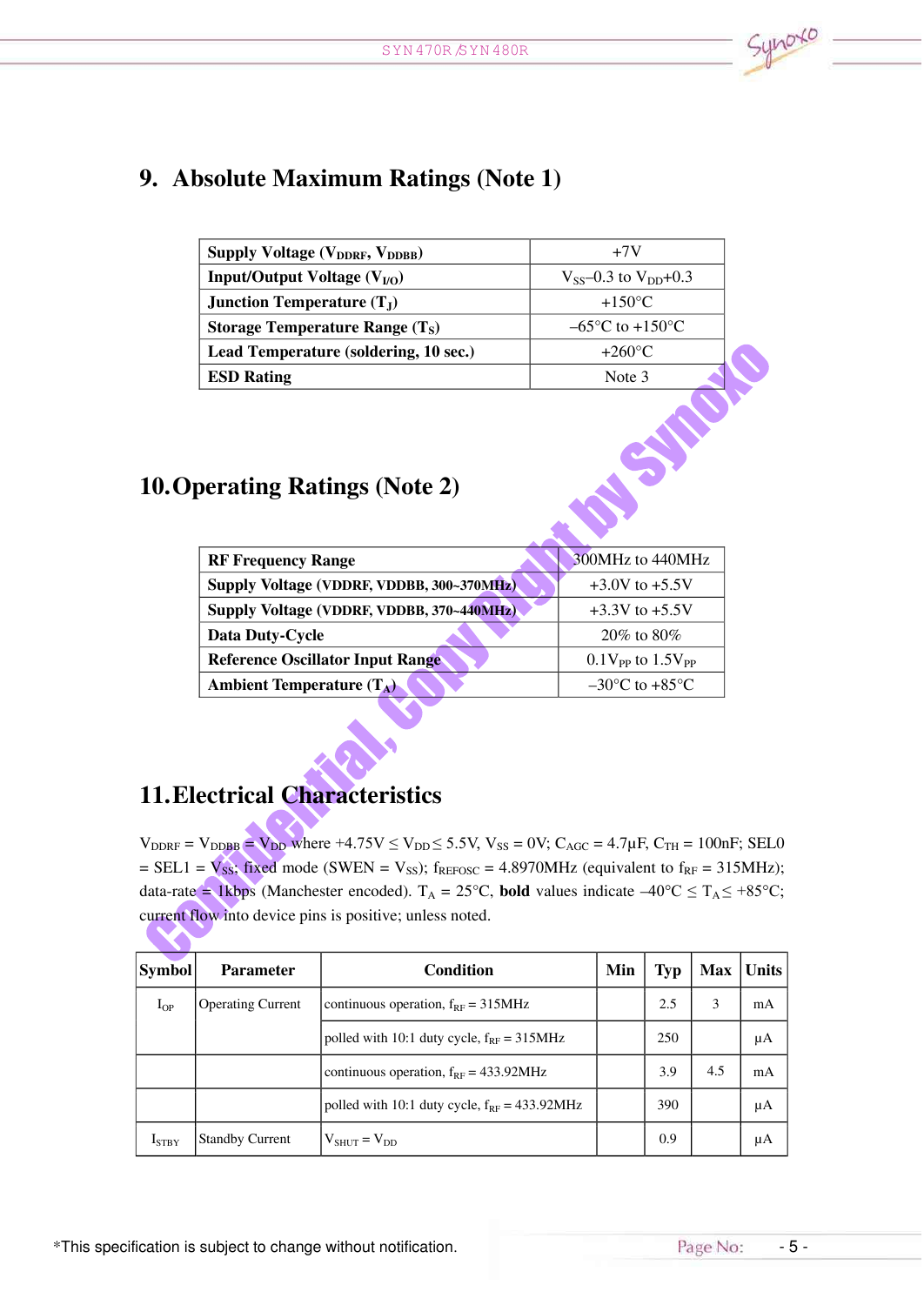|          | Receiver Sensitivity (Note 4) | $f_{RF} = 315 MHz$                        | $-106$ | dBm        |
|----------|-------------------------------|-------------------------------------------|--------|------------|
|          |                               | $f_{RF} = 433.92 MHz$                     | $-107$ | dBm        |
| $f_{IF}$ | <b>IF Center Frequency</b>    | Note 6                                    | 0.86   | <b>MHz</b> |
| $f_{BW}$ | IF Bandwidth                  | Note 6                                    | 0.43   | <b>MHz</b> |
|          | Maximum Receiver Input        | $R_{SC} = 50\Omega$                       | $-20$  | dBm        |
|          | Spurious Reverse Isolation    | ANT pin, $R_{SC} = 50\Omega$ , Note 5     | 30     | $\mu$ Vrms |
|          | AGC Attack to Decay Ratio     | $t_{\text{ATTACK}} \div t_{\text{DECAY}}$ | 0.1    |            |
|          | <b>AGC Leakage Current</b>    | $T_A = +85$ °C                            | ±100   | nA         |

#### RF Section, IF Section

#### Reference Oscillator

| Reference Oscillator Input Impedance<br>Note 8<br>$L_{REFOSC}$ | 290 | K. 4 |
|----------------------------------------------------------------|-----|------|
| Reference Oscillator Source Current                            | 5.2 | uA   |

#### Demodulator

| $Z_{\text{CTH}}$ | CTH Source Impedance                              | Note 7                                                                | 145  | $k\Omega$ |
|------------------|---------------------------------------------------|-----------------------------------------------------------------------|------|-----------|
| $I_{ZCTH(leak)}$ | <b>CTH Leakage Current</b>                        | $T_A = +85^{\circ}C$                                                  | ±100 | nA        |
|                  | Demodulator Filter Bandwidth                      | $V_{SELO} = V_{DD}$ . $v_{SELI} = V_{DD}$                             | 4000 | Hz.       |
|                  | Sweep Mode                                        | $V_{\text{SELO}} = V_{\text{SS}}$ . $V_{\text{SEL1}} = V_{\text{DD}}$ | 2000 | Hz.       |
|                  | $(SWEN = V_{DD}$ or OPEN)                         | $V_{\text{SELO}} = V_{\text{DD}} V_{\text{SELO}} = V_{\text{SS}}$     | 1000 | Hz.       |
|                  | Note 6                                            | $V_{\text{SELO}} = V_{\text{SS}}$ . $V_{\text{SELO}} = V_{\text{SS}}$ | 500  | Hz        |
|                  |                                                   | $V_{\text{SELO}} = V_{\text{DD}}$ . $V_{\text{SEL1}} = V_{\text{DD}}$ | 8000 | Hz.       |
|                  | Demodulator Filter Bandwidth<br><b>Fixed Mode</b> | $V_{\text{SELO}} = V_{\text{SS}}$ . $V_{\text{SELO}} = V_{\text{DD}}$ | 4000 | Hz.       |
|                  | $(SWEN = VSS)$ Note 6                             | $V_{SEI,0} = V_{DD}$ . $V_{SEI,1} = V_{SS}$                           | 2000 | Hz        |
|                  |                                                   | $V_{\text{SELO}} = V_{\text{SS}}$ . $V_{\text{SELI}} = V_{\text{SS}}$ | 1000 | Hz        |

#### Digital/Control Section

| $V_{\text{IN(high)}}$  | <b>Input-High Voltage</b>  | SEL0, SEL1, SWEN                                                      |     |    | 0.8 | $V_{DD}$ |
|------------------------|----------------------------|-----------------------------------------------------------------------|-----|----|-----|----------|
| $V_{IN(low)}$          | Input-Low Voltage          | <b>SELO, SEL1, SWEN</b>                                               | 0.2 |    |     | $V_{DD}$ |
| $I_{\text{OUT}}$       | <b>Output Current</b>      | DO, WAKEB pins, push-pull                                             |     | 10 |     | μA       |
| $V_{\text{OUT(high)}}$ | <b>Output High Voltage</b> | DO, WAKEB pins, $I_{OUT} = -1\mu A$                                   | 0.9 |    |     | $V_{DD}$ |
| $V_{\text{OUT}(low)}$  | <b>Output Low Voltage</b>  | DO, WAKEB pins, $I_{OUT} = +1\mu A$                                   |     |    | 0.1 | $V_{DD}$ |
| $t_R$ , $t_F$          |                            | Output Rise and Fall Times   DO, WAKEB pins, $C_{\text{LOAD}} = 15pF$ |     | 10 |     | μs       |

Note 1: Exceeding the absolute maximum rating may damage the device.

Note 2: The device is not guaranteed to function outside its operating rating.

Note 3: Devices are ESD sensitive, use appropriate ESD precautions. Meets class 1 ESD test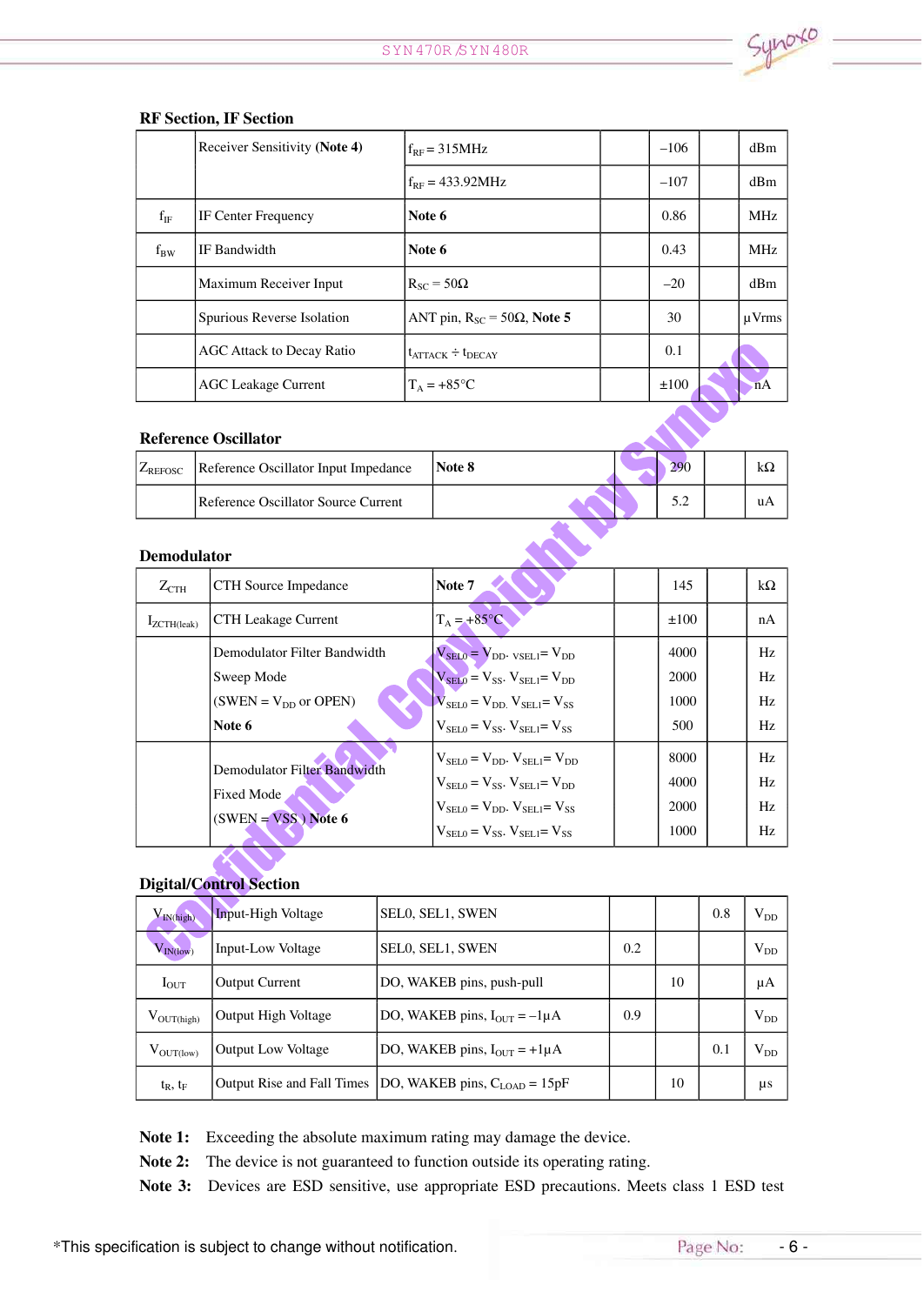requirements, (human body model HBM), in accordance with MIL-STD-883C, method 3015. Do not operate or store near strong electrostatic fields.

- Note 4: Sensitivity is defined as the average signal level measured at the input necessary to achieve 10<sup>-2</sup> BER (bit error rate). The RF input is assumed to be matched to 50 $\Omega$ .
- Note 5: Spurious reverse isolation represents the spurious components which appear on the RF input pin (ANT) measured into  $50\Omega$  with an input RF matching network.
- Note 6: Parameter scales linearly with reference oscillator frequency  $f<sub>T</sub>$ . For any reference oscillator frequency other than 4.8970MHz, compute new parameter value as the ratio:

 $\frac{f_{REFOSC}MHz}{4.8970MHz}$   $\times$  (parameter value at 4.8970MHz)

Note 7: Parameter scales inversely with reference oscillator frequency  $f_T$ . For any reference oscillator frequency other than 4.8970MHz, compute new parameter value as the ratio:

> 4.8970MHz  $\rightarrow \times$  (parameter value at 4.8970MHz) f<sub>REFOSC</sub>MHz

Note 8: Series resistance of the resonator (ceramic resonator or crystal) should be minimized to the extent possible. In cases where the resonator series resistance is too great, the oscillator may oscillate at <sup>a</sup> diminished peak-to-peak level, or may fail to oscillate entirely. Synoxo recommends that series resistances for ceramic resonators and crystals not exceed 50Ohms and 100Ohms respectively.



## 12.Functional Diagram

Figure 1. SYN470R Block Diagram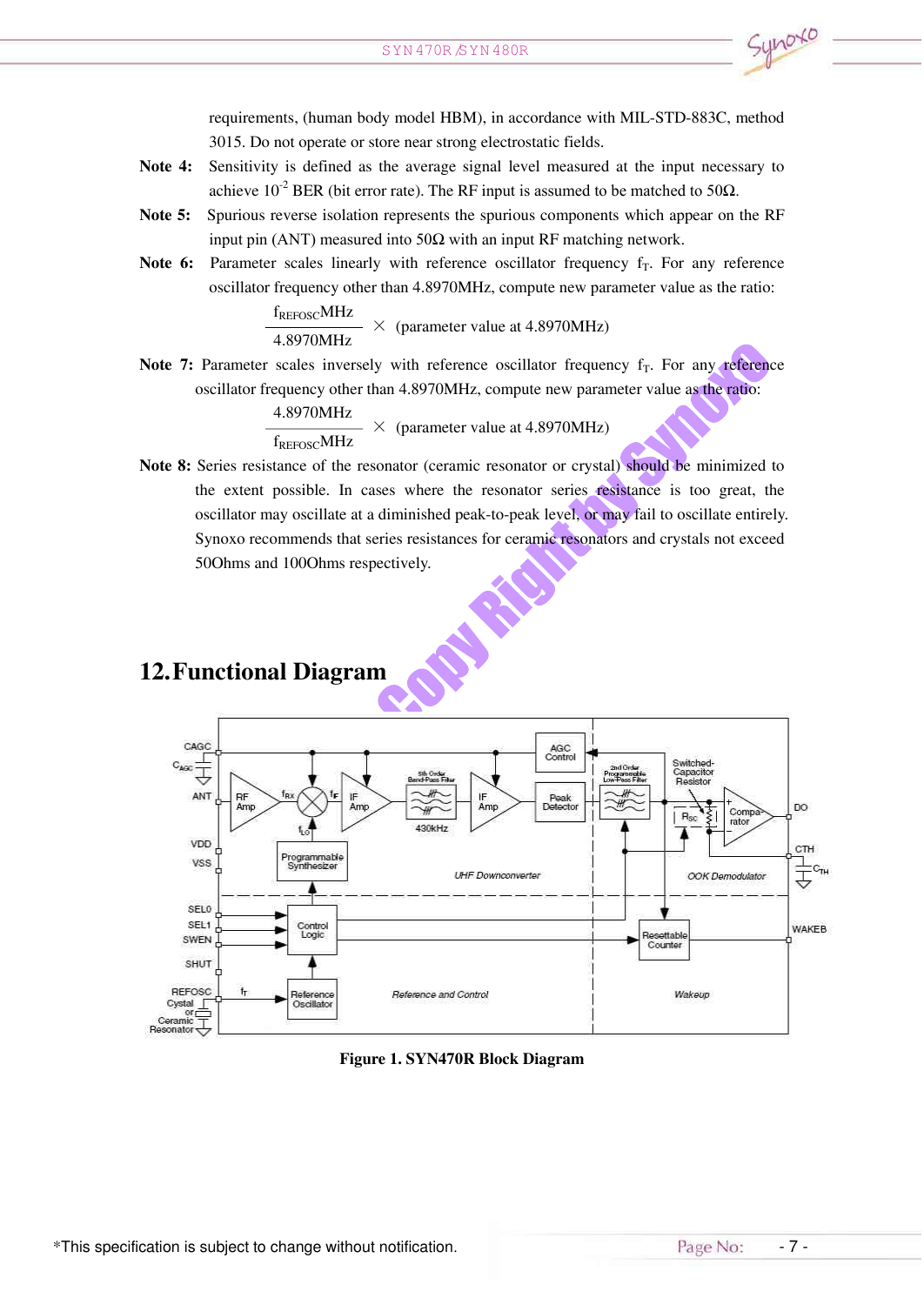

## 13.Applications Information and Functional Description

Refer to figure 1 "SYN470R Block Diagram". Identified in the block diagram are the four sections of the IC: UHF Downconverter, OOK Demodulator, Reference and Control, and Wakeup. Also shown in the figure are two capacitors (CTH, CAGC) and one timing component, usually <sup>a</sup> crystal or ceramic resonator. With the exception of <sup>a</sup> supply decoupling capacitor, and antenna impedance matching network, these are the only external components needed by the SYN470R to assemble <sup>a</sup> complete UHF receiver.

For optimal performance is highly recommended that the SYN470R is impedance matched to the antenna, the matching network will add an additional two or three components.

Four control inputs are shown in the block diagram: SEL0, SEL1, SWEN, and SHUT. Using these logic inputs, the user can control the operating mode and selectable features of the IC. These inputs are CMOS compatible, and are internally pulled-up. IF Bandpass Filter Roll-off response of the IF Filter is 5th order, while the demodulator data filter exhibits <sup>a</sup> 2nd order response.

## 13.1. Design Steps

The following steps are the basic design steps for using the SYN470R receiver:

- 1) Select the operating mode (sweep or fixed)
- 2) Select the reference oscillator
- 3) Select the CTH capacitor
- 4) Select the CAGC capacitor
- 5) Select the demodulator filter bandwidth

## 13.1.1. Step 1: Selecting the Operating Mode

#### 13.1.1.1. Fixed-Mode Operation

For applications where the transmit frequency is accurately set (that is, applications where <sup>a</sup> SAW or crystal-based transmitter is used) the SYN470R may be configured as <sup>a</sup> standard superheterodyne receiver (fixed mode). In fixed-mode operation the RF bandwidth is narrower making the receiver less susceptible to interfering signals. Fixed mode is selected by connecting SWEN to ground.

#### 13.1.1.2. Sweep-Mode Operation

When used in conjunction with low-cost L-C transmitters the SYN470R should be configured in sweep-mode. In sweep-mode, while the topology is still superheterodyne, the LO (local oscillator) is swep<sup>t</sup> over <sup>a</sup> range of frequencies at rates greater than the data rate. This technique effectively increases the RF bandwidth of the SYN470R, allowing the device to operate in applications where significant transmitter-receiver frequency misalignment may exist. The transmit frequency may vary up to ±0.5% over initial tolerance, aging, and temperature. In sweep-mode <sup>a</sup> band approximately 1.5% around the nominal transmit frequency is captured. The transmitter may drift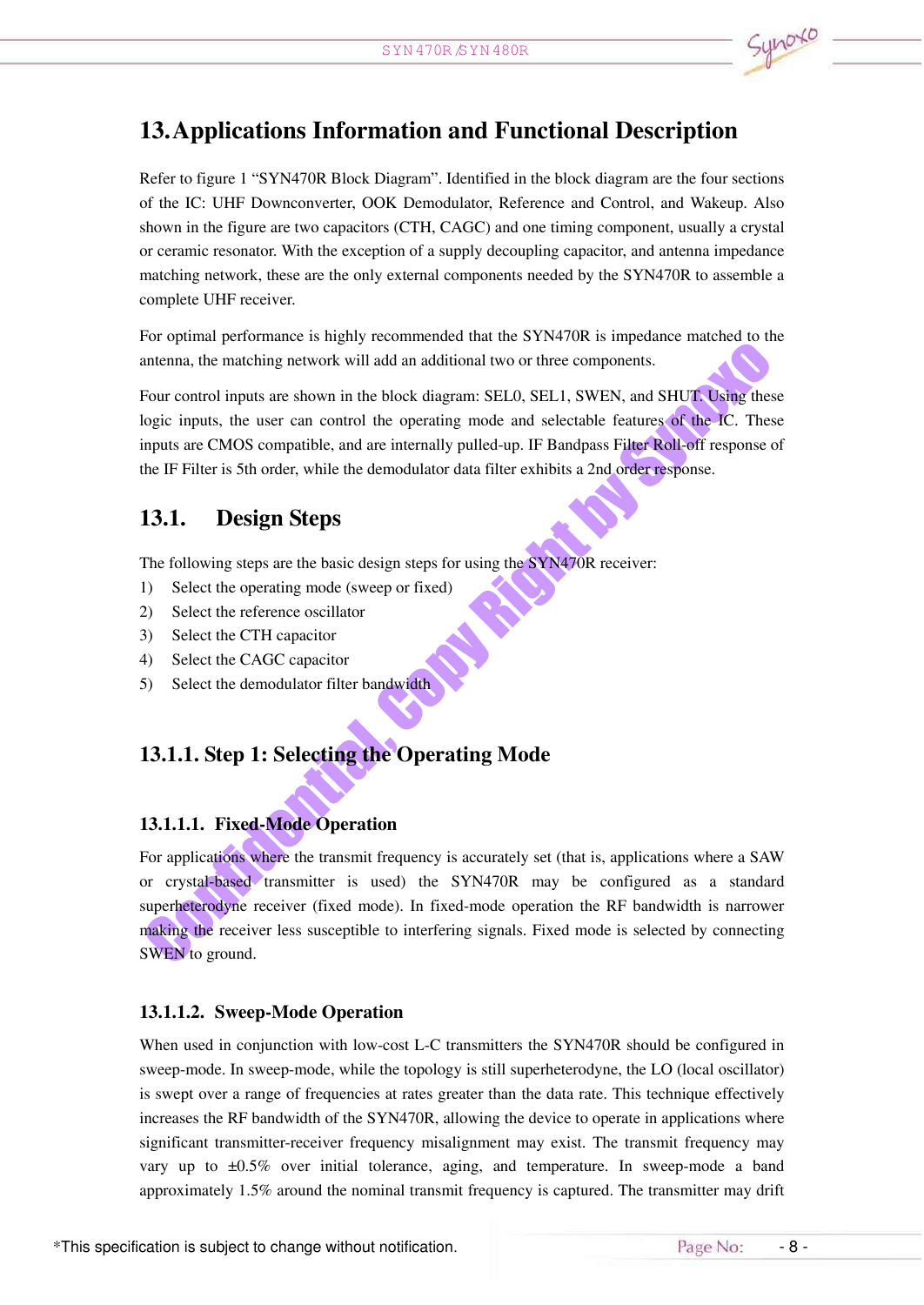up to ±0.5% without the need to retune the receiver and without impacting system performance.

The swept-LO technique does not affect the IF bandwidth, therefore noise performance is not degraded relative to fixed mode. The IF bandwidth is 430kHz whether the device is operating in fixed or sweep-mode.

Due to limitations imposed by the LO sweeping process, the upper limit on data rate in sweep mode is approximately 5.0kbps.

Similar performance is not currently available with crystal-based superheterodyne receivers which can operate only with SAW- or crystal-based transmitters.

In sweep-mode, <sup>a</sup> range reduction will occur in installations where there is <sup>a</sup> strong interferer in the swep<sup>t</sup> RF band. This is because the process indiscriminately includes all signals within the sweep range. An SYN470R may be used in place of <sup>a</sup> superregenerative receiver in most applications.

#### 13.1.2. Step 2: Selecting the Reference Oscillator

All timing and tuning operations on the SYN470R are derived from the internal Colpitts reference oscillator. Timing and tuning is controlled through the REFOSC pin in one of three ways:

- 1) Connect <sup>a</sup> ceramic resonator
- 2) Connect <sup>a</sup> crystal
- 3) Drive this pin with an external timing signal

The specific reference frequency required is related to the system transmit frequency and to the operating mode of the receiver as set by the SWEN pin.

#### 13.1.1.3. Crystal or Ceramic Resonator Selection

Do not use resonators with integral capacitors since capacitors are included in the IC, also care should be taken to ensure low ESR capacitors are selected.

If operating in fixed-mode, <sup>a</sup> crystal is recommended. In sweep-mode either <sup>a</sup> crystal or ceramic resonator may be used. When <sup>a</sup> crystal of ceramic resonator is used the minimum voltage is  $300 \text{mV}_{PP}$ . If using an externally applied signal it should be AC-coupled and limited to the operating range of  $0.1V_{PP}$  to  $1.5V_{PP}$ .

#### 13.1.1.4. Selecting Reference Oscillator Frequency  $f_T$  (Fixed Mode)

As with any superheterodyne receiver, the mixing between the internal LO (local oscillator) frequency  $f_{LO}$  and the incoming transmit frequency  $f_{TX}$  ideally must equal the IF center frequency. Equation 1 may be used to compute the appropriate  $f_{LO}$  for a given  $f_{TX}$ :

$$
(1) fLO = fTX \pm (0.86 \frac{fTX}{315})
$$

Frequencies  $f_{TX}$  and  $f_{LO}$  are in MHz. Note that two values of  $f_{LO}$  exist for any given  $f_{TX}$ , distinguished as "high-side mixing" and "low-side mixing." High-side mixing results in an image frequency above the frequency of interest and low-side mixing results in <sup>a</sup> frequency below.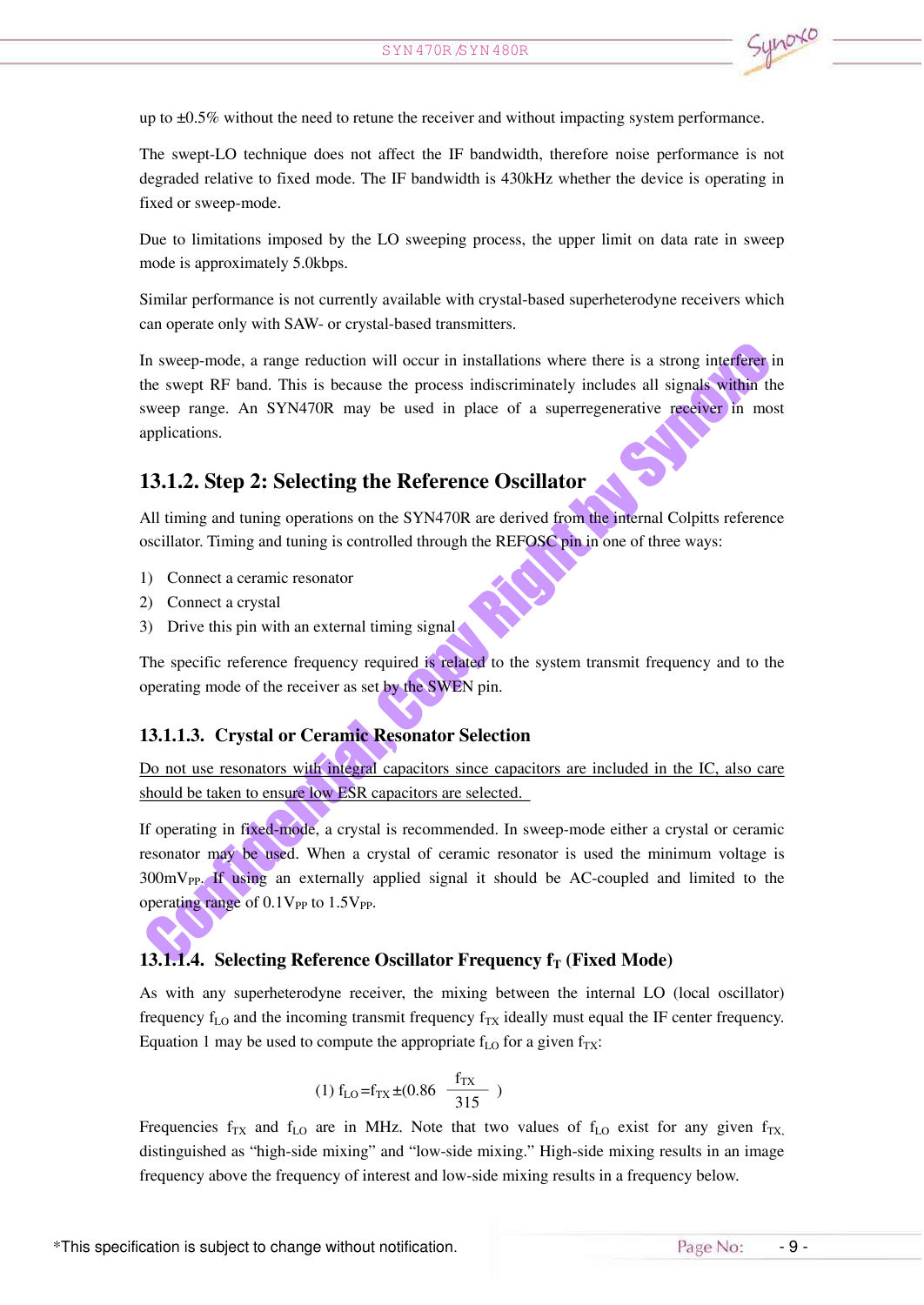After choosing one of the two acceptable values of  $f<sub>LO</sub>$ , use Equation 2 to compute the reference oscillator frequency  $f_T$ :

(2) 
$$
f_T = \frac{F_{LO}}{64.5}
$$

Frequency  $f_T$  is in MHz. Connect a crystal of frequency  $f_T$  to REFOSC on the SYN470R. Four-decimal-place accuracy on the frequency is generally adequate. The following table identifies  $f_T$  for some common transmit frequencies when the SYN470R is operated in fixed mode.

| Transmit Frequency $(f_{TX})$ | Reference Oscillator Frequency $(f_T)$ |
|-------------------------------|----------------------------------------|
| 315MHz                        | 4.8970 MHz                             |
| 390 MHz                       | 6.0630 MHz                             |
| 418 MHz                       | 6.4983 MHz                             |
| 433.92 MHz                    | 6.7458 MHz                             |

Table 2. Fixed Mode Recommended Reference Oscillator Values For Typical Transmit Frequencies (high-side mixing)

#### 13.1.1.5. Selecting REFOSC Frequency  $f_T$  (Sweep Mode)

Selection of the reference oscillator frequency fT in sweep mode is much simpler than in fixed mode due to the LO sweeping process. Also, accuracy requirements of the frequency reference componen<sup>t</sup> are significantly relaxed.

In sweep mode,  $f_T$  is given by Equation 3:

(3) 
$$
f_T = \frac{F_{LO}}{64.25}
$$

In SWEEP mode <sup>a</sup> reference oscillator with frequency accurate to two-decimal-places is generally adequate. A crystal may be used and may be necessary in some cases if the transmit frequency is particularly imprecise.

| <b>Transmit Frequency</b> $(f_{TX})$ | Reference Oscillator Frequency $(f_T)$ |
|--------------------------------------|----------------------------------------|
| 315MHz                               | 4.88 MHz                               |
| 390 MHz                              | $6.05$ MHz                             |
| 418 MHz                              | 6.48 MHz                               |
| 433.92 MHz                           | 6.73 MHz                               |

Table 3. Recommended Reference Oscillator Values For Typical Transmit Frequencies (sweep-mode)

#### 13.1.3. Step 3: Selecting the  $C_{TH}$  Capacitor

Extraction of the dc value of the demodulated signal for purposes of logic-level data slicing is accomplished using the external threshold capacitor CTH and the on-chip switched-capacitor "resistor" RSC, shown in the block diagram.

Slicing level time constant values vary somewhat with decoder type, data pattern, and data rate,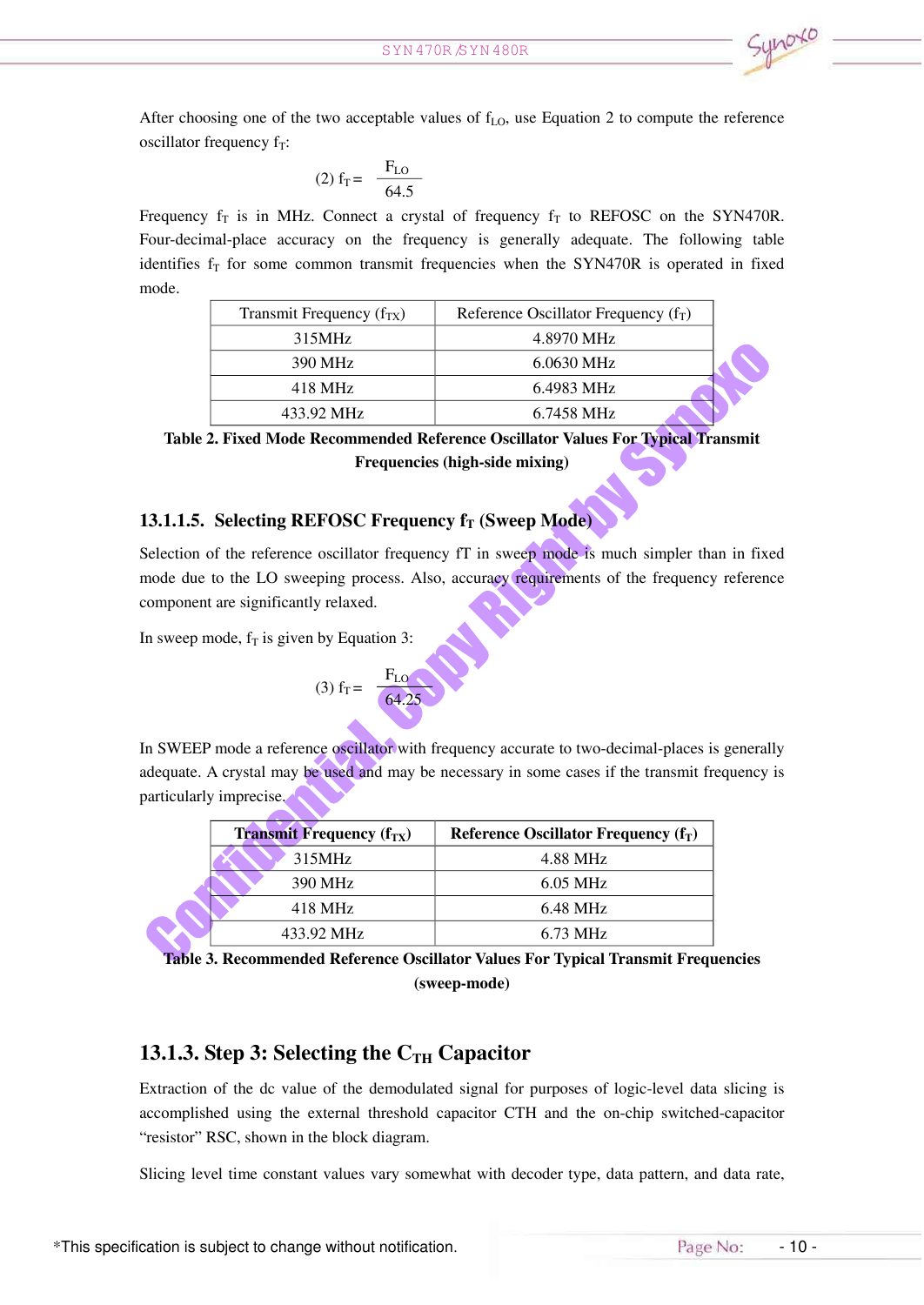but typically values range from 5ms to 50ms. Optimization of the value of CTH is required to maximize range.

#### 13.1.1.6. Selecting Capacitor  $C_{TH}$

The first step in the process is selection of <sup>a</sup> data-slicing-level time constant. This selection is strongly dependent on system issues including system decode response time and data code structure (that is, existence of data preamble, etc.). This issue is covered in more detail in Application Note 22.

The effective resistance of  $R_{SC}$  is listed in the electrical characteristics table as 145k $\Omega$  at 315MHz, this value scales linearly with frequency. Source impedance of the CTH pin at other frequencies is given by equation (4), where  $f<sub>T</sub>$  is in MHz:

(4) 
$$
R_{SC} = 145k\Omega
$$
  $\frac{4.8970}{f_T}$ 

τ of 5x the bit-rate is recommended. Assuming that <sup>a</sup> slicing level time constant <sup>τ</sup> has been established, capacitor CTH may be computed using equation

$$
(5) C_{TH} = \frac{\tau}{R_{SC}}
$$

A standard ±20% X7R ceramic capacitor is generally sufficient.

### 13.1.4. Step 4: Selecting the  $C_{AGC}$  Capacitor

The signal path has AGC (automatic gain control) to increase input dynamic range. The attack time constant of the AGC is set externally by the value of the  $C_{AGC}$  capacitor connected to the CAGC pin of the device. To maximize system range, it is important to keep the AGC control voltage ripple low, preferably under 10mVpp once the control voltage has attained its quiescent value. For this reason capacitor values of at least 0.47µF are recommended.

The AGC control voltage is carefully managed on-chip to allow duty-cycle operation of the SYN470R. When the device is placed into shutdown mode (SHUT pin pulled high), the AGC capacitor floats to retain the voltage. When operation is resumed, only the voltage droop due to capacitor leakage must be replenished. A relatively low-leakage capacitor is recommended when the devices are used in duty-cycled operation.

To further enhance duty-cycled operation, the AGC push and pull currents are boosted for approximately 10ms immediately after the device is taken out of shutdown. This compensates for AGC capacitor voltage droop and reduces the time to restore the correct AGC voltage. The current is boosted by <sup>a</sup> factor of 45.

#### 13.1.1.7. Selecting  $C_{AGC}$  Capacitor in Continuous Mode

A C<sub>AGC</sub> capacitor in the range of  $0.47\mu$ F to  $4.7\mu$ F is typically recommended. The value of the CAGC should be selected to minimize the ripple on the AGC control voltage by using <sup>a</sup> sufficiently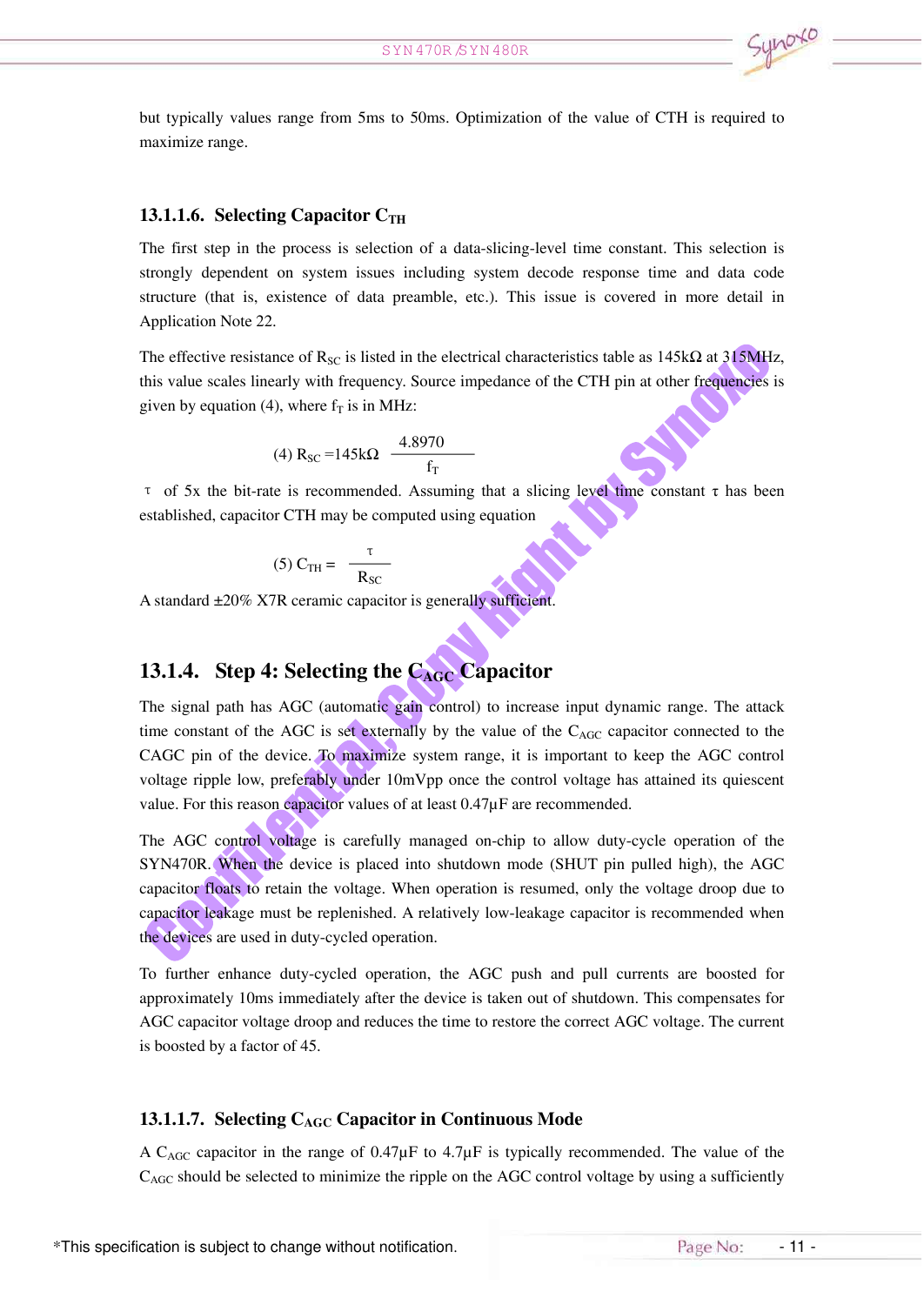large capacitor. However if the capacitor is too large the AGC may react too slowly to incoming signals. AGC settling time from <sup>a</sup> completely discharged (zero-volt) state is given approximately by Equation 6:

(6)  $\Delta t = 1.333 C_{\text{AGC}} - 0.44$ Where:  $C_{AGC}$  is in  $\mu$ F, and  $\Delta t$  is in seconds.

#### 13.1.1.8. Selecting  $C_{\text{AGC}}$  Capacitor in Duty-Cycle Mode

Voltage droop across the  $C_{\text{AGC}}$  capacitor during shutdown should be replenished as quickly as possible after the IC is enabled. As mentioned above, the SYN470R boosts the push-pull current by <sup>a</sup> factor of 45 immediately after start-up. This fixed time period is based on the reference oscillator frequency  $f_T$ . The time is 10.9ms for  $f_T = 6.00$ MHz, and varies inversely with  $f_T$ . The value of  $C_{\text{AGC}}$  capacitor and the duration of the shutdown time period should be selected such that the droop can be replenished within this 10ms period.

Polarity of the droop is unknown, meaning the AGC voltage could droop up or down. Worst-case from <sup>a</sup> recovery standpoint is downward droop, since the AGC pull-up current is 1/10th magnitude of the pulldown current. The downward droop is replenished according to the Equation 7:

$$
(7) \frac{I}{C_{AGC}} = \frac{\Delta V}{\Delta t}
$$

Where:

I = AGC pullup current for the initial  $10\text{ms}$  (67.5 $\mu$ A)

 $C_{\text{AGC}} = \text{AGC}$  capacitor value

 $\Delta t$  = droop recovery time

 $\Delta V$  = droop voltage

For example, if user desires  $\Delta t = 10$ ms and chooses a 4.7µF C<sub>AGC</sub>, then the allowable droop is about 144mV. Using the same equation with 200nA worst case pin leakage and assuming 1µA of capacitor leakage in the same direction, the maximum allowable ∆t (shutdown time) is about 0.56s for droop recovery in 10ms.

The ratio of decay-to-attack time-constant is fixed at 10:1 (that is, the attack time constant is  $1/10$ th of the decay time constant). Generally the design value of  $10:1$  is adequate for the vast majority of applications. If adjustment is required the constant may be varied by adding <sup>a</sup> resistor in parallel with the C<sub>AGC</sub> capacitor. The value of the resistor must be determined on a case by case basis.

#### 13.1.5. Step 5: Selecting the Demod Filter Bandwidth

The inputs SEL0 and SEL1 control the demodulator filter bandwidth in four binary steps (625Hz to 5000Hz in sweep, 1250Hz to 10000Hz in fixed mode), see Table 1. Bandwidth must be selected according to the application. The demodulator bandwidth should be set according to equation 8.

(8) Demodulator bandwidth  $= 0.65 /$  Shortest pulse-width

It should be noted that the values indicated in table 1 are nominal values. The filter bandwidth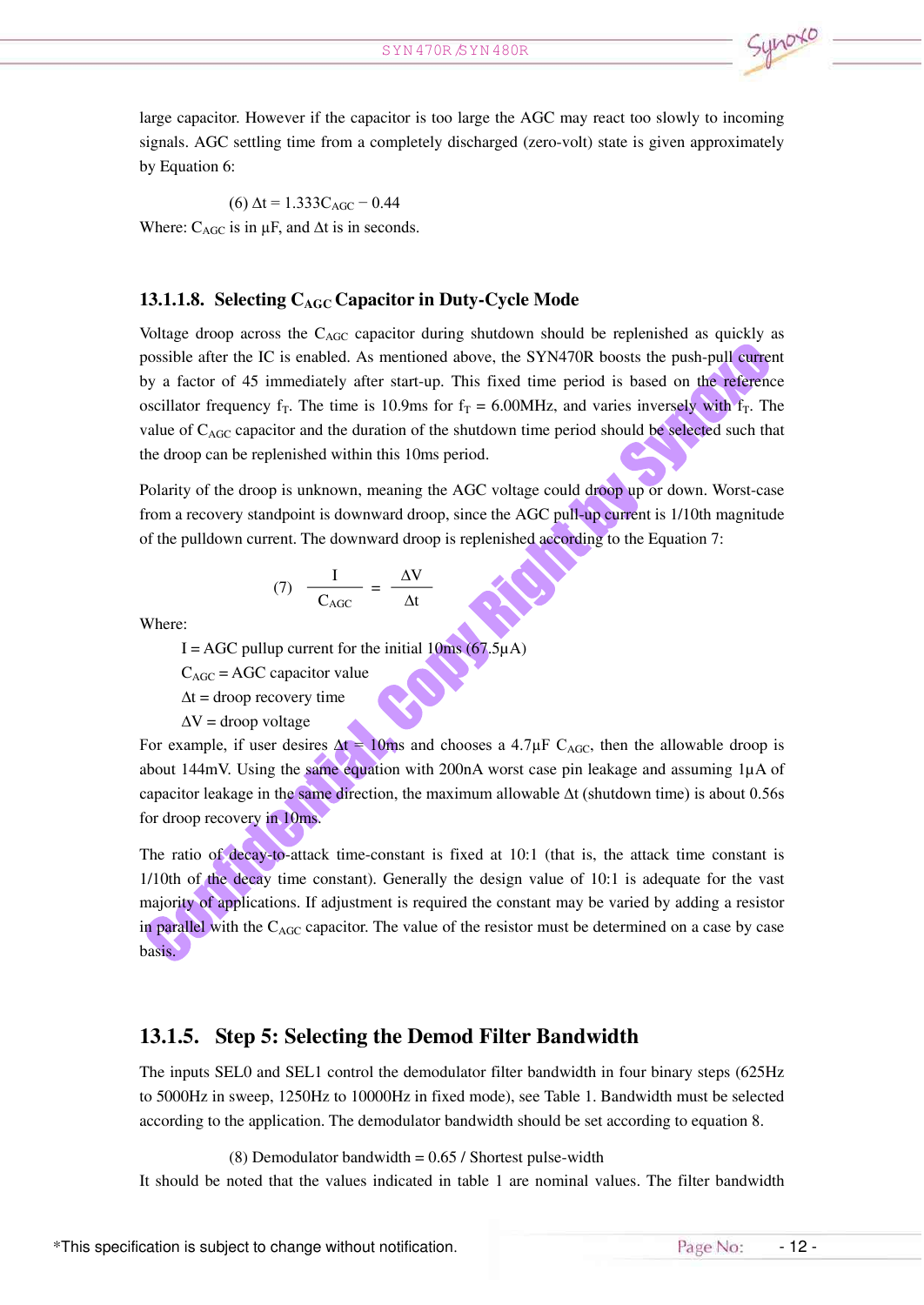|                  | SEL1             | <b>Demodulator Bandwidth</b>                                              |                   |  |  |  |
|------------------|------------------|---------------------------------------------------------------------------|-------------------|--|--|--|
| <b>SEL0</b>      |                  | <b>Sweep Mode</b>                                                         | <b>Fixed Mode</b> |  |  |  |
| $\mathbf{1}$     | $\mathbf{1}$     | $5000\rm Hz$                                                              | 10000 Hz          |  |  |  |
| $\boldsymbol{0}$ | $\mathbf{1}$     | 2500 Hz                                                                   | 5000 Hz           |  |  |  |
| $\mathbf{1}$     | $\boldsymbol{0}$ | 1250 Hz                                                                   | 2500 Hz           |  |  |  |
| $\overline{0}$   | $\boldsymbol{0}$ | 625 Hz                                                                    | 1250 Hz           |  |  |  |
|                  |                  | 1. Nominal Demodulator Filter Bandwidth vs. SEL0, SEL1 and Operating Mode |                   |  |  |  |
|                  |                  |                                                                           |                   |  |  |  |

scales linearly with frequency so the exact value will depend on the operating frequency. Refer to the "Electrical Characteristics" for the exact filter bandwidth at <sup>a</sup> chosen frequency.

Table 1. Nominal Demodulator Filter Bandwidth vs. SEL0, SEL1 and Operating Mode

## 14.Additional Applications Information

In addition to the basic operation of the SYN470R the following enhancements can be made. In particular it is strongly recommended that the antenna impedance is matched to the input of the IC.

## 14.1. Antenna Impedance Matching

As shown in table 4 the antenna pin input impedance is frequency dependant.

The ANT pin can be matched to 50 Ohms with an L-type circuit. That is, <sup>a</sup> shunt inductor from the RF input to ground and another in series from the RF input to the antenna pin.

Inductor values may be different from table depending on PCB material, PCB thickness, ground configuration, and how long the traces are in the layout. Values shown were characterized for <sup>a</sup> 0.031 thickness, FR4 board, solid ground plane on bottom layer, and very short traces. MuRata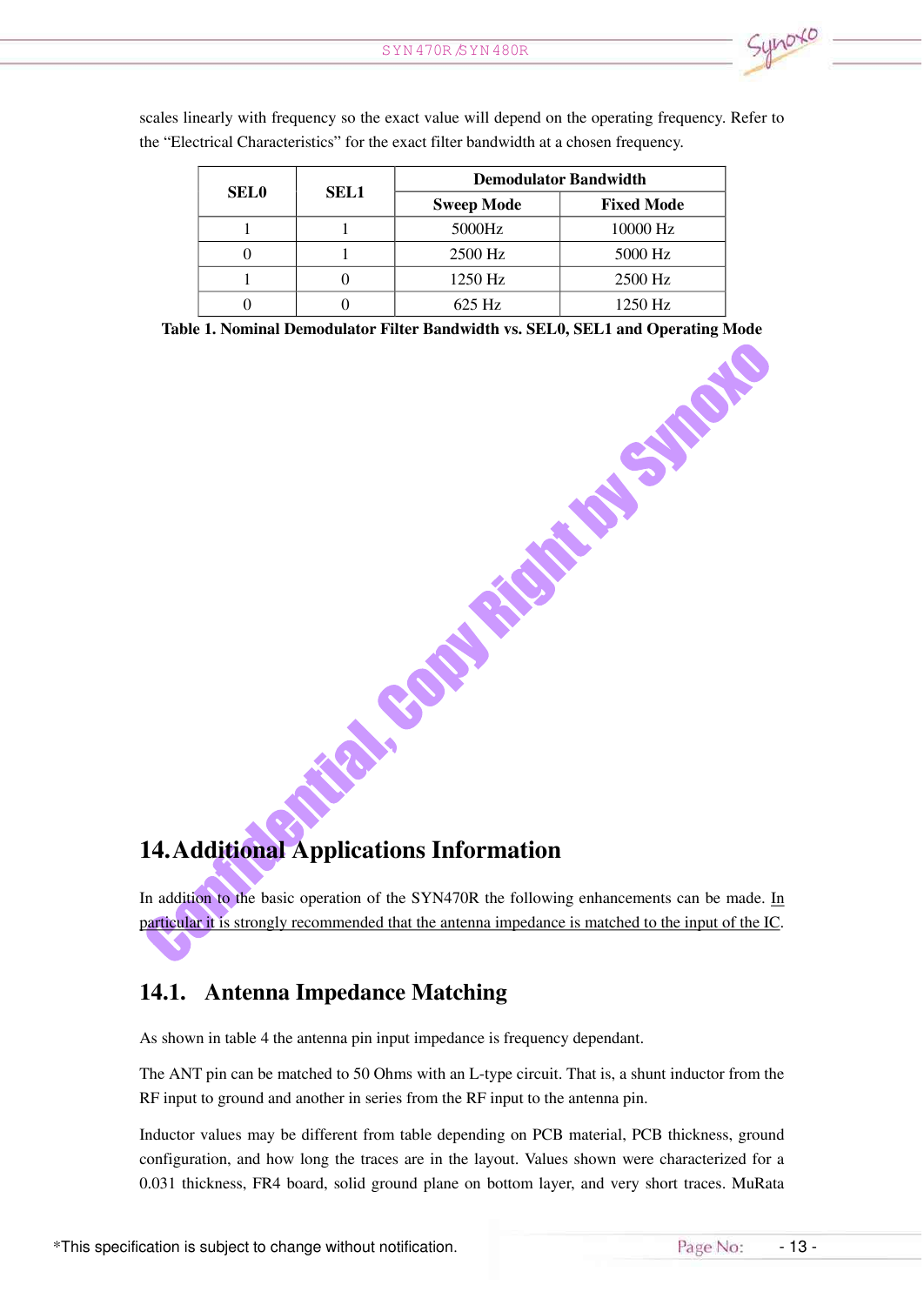| Frequency | $Z_{IN}()$        |                  |                 |                  |
|-----------|-------------------|------------------|-----------------|------------------|
| (MHz)     | $\mathbf{Z}_{11}$ | $S_{11}$         | $L_{SHUNT}(nH)$ | $L_{SERIES}(nH)$ |
| 300       | $12 - j166$       | $0.803 - j0.529$ | 15              | 72               |
| 305       | $12 - j165$       | $0.800 - j0.530$ | 15              | 72               |
| 310       | $12 - j163$       | $0.796 - j0.536$ | 15              | 72               |
| 315       | $13 - j162$       | $0.791 - j0.536$ | 15              | $72\,$           |
| 320       | $12 - j160$       | 0.789-j0.543     | 15              | 68               |
| 325       | $12 - j157$       | $0.782 - j0.550$ | 12              | 68               |
| 330       | $12 - j155$       | $0.778 - j0.556$ | 12              | 68               |
| 335       | $12 - j152$       | 0.770-j0.564     | 12              | 68               |
| 340       | $11 - j150$       | $0.767 - j0.572$ | 15              | 56               |
| 345       | $11 - j148$       | $0.762 - j0.578$ | 15 <sup>°</sup> | 56               |
| 350       | $11 - j145$       | $0.753 - j0.586$ | 12              | 56               |
| 355       | $11 - j143$       | $0.748 - j0.592$ | 12              | 56               |
| 360       | $11 - j141$       | $0.742 - j0.597$ | 10              | 56               |
| 365       | $11 - j139$       | $0.735 - j0.603$ | 10              | 56               |
| 370       | $10 - j137$       | $0.732 - j0.612$ | 12              | 47               |
| 375       | $10 - j135$       | $0.725 - j0.619$ | 12              | 47               |
| 380       | $10 - j133$       | $0.718 - j0.625$ | 10              | 47               |
| 385       | $10 - j131$       | $0.711 - j0.631$ | 10              | 47               |
| 390       | $10 - j130$       | $0.707 - j0.634$ | 10              | 43               |
| 395       | $10 - j128$       | $0.700 - j0.641$ | 10              | 43               |
| 400       | $10 - 126$        | $0.692 - j0.647$ | 10              | 43               |
| 405       | $10 - j124$       | $0.684 - j0.653$ | 10              | 39               |
| 410       | $10 - j122$       | $0.675 - j0.660$ | 10              | 39               |
| 415       | $10 - j120$       | $0.667 - j0.667$ | 10              | 39               |
| 420       | $10 - j118$       | $0.658 - j0.673$ | 10              | 36               |
| 425       | $10 - j117$       | $0.653 - j0.677$ | 10              | 36               |
| 430       | $10 - j115$       | $0.643 - j0.684$ | 10              | 33               |
| 435       | $10 - j114$       | 0.638-j0.687     | 10              | 33               |
| 440       | $8 - j112$        | $0.635 - j0.704$ | 8.2             | 33               |

and Coilcraft wire wound 0603 or 0805 surface mount inductors were tested, however any wire wound inductor with high SRF (self resonance frequency) should do the job.

#### Table 4. Input Impedance Versus Frequency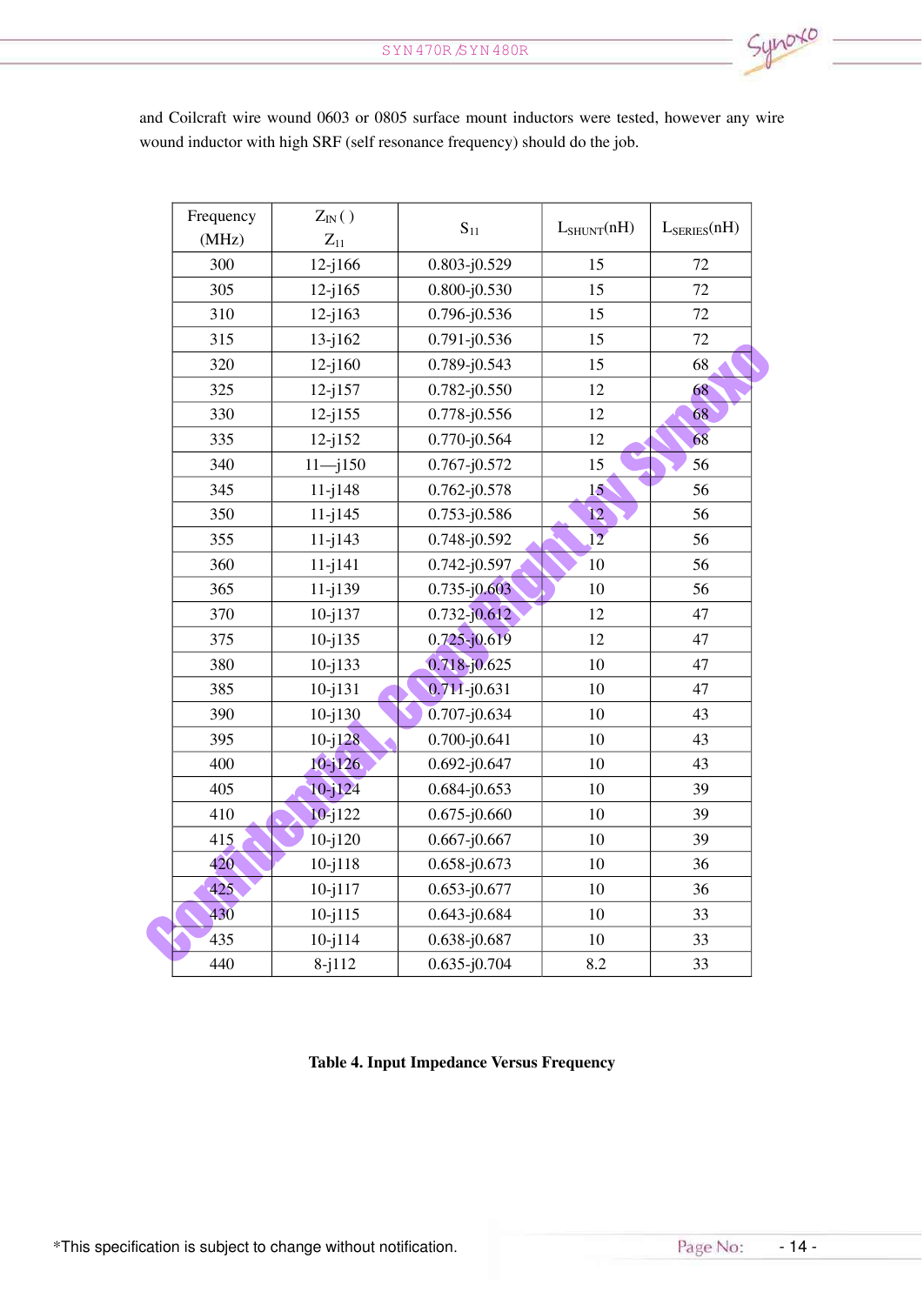

## 14.2. Shutdown Function

Duty-cycled operation of the SYN470R (often referred to as polling) is achieved by turning the SYN470R on and off via the SHUT pin. The shutdown function is controlled by a logic state applied to the SHUT pin. When VSHUT is high, the device goes into low-power standby mode. This pin is pulled high internally; it must be externally pulled low to enable the receiver.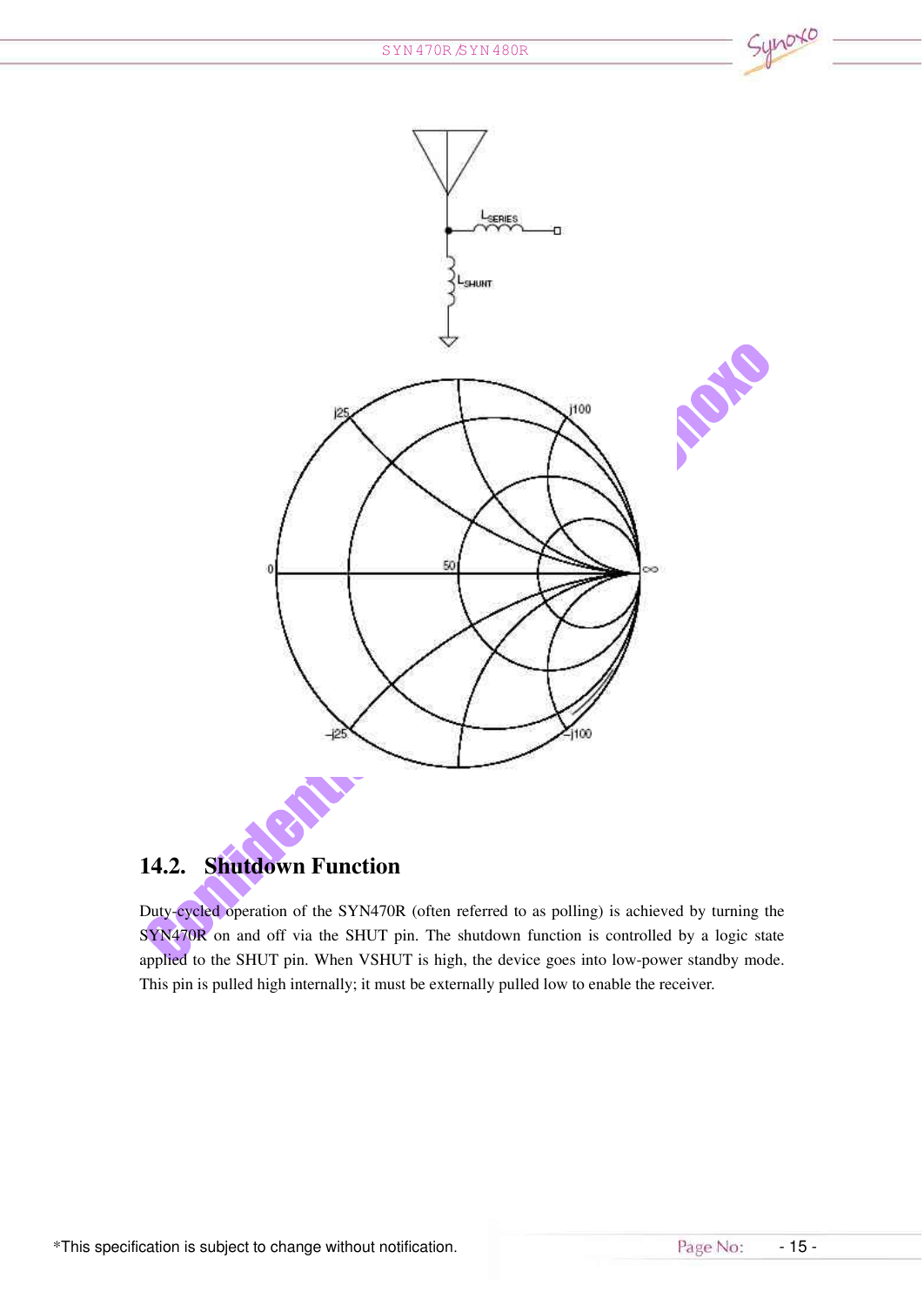## 14.3. Power Supply Bypass Capacitors

VDDBB and VDDRF should be connected together directly at the IC pins. Supply bypass capacitors are strongly recommended. They should be connected to VDDBB and VDDRF and should have the shortest possible lead lengths. For best performance, connect VSSRF to VSSBB at the power supply only (that is, keep  $V_{SSBB}$  currents from flowing through the  $V_{SSRF}$  return path).

## 14.4. Increasing Selectivity with an Optional BandPass Filter

For applications located in high ambient noise environments, <sup>a</sup> fixed value band-pass network may be connected between the ANT pin and VSSRF to provide additional receive selectivity and input overload protection. A minimum input configuration is included in figure 2a. it provides some filtering and necessary overload protection.

## 14.5. Data Squelching

During quiet periods (no signal) the data output (DO pin) transitions randomly with noise. Most decoders can discriminate between this random noise and actual data but for some system it does presen<sup>t</sup> <sup>a</sup> problem. There are three possible approaches to reducing this output noise:

- 1) Analog squelch to raise the demodulator threshold
- 2) Digital squelch to disable the output when data is not presen<sup>t</sup>
- 3) Output filter to filter the (high frequency) noise glitches on the data output pin.

The simplest solution is add analog squelch by introducing <sup>a</sup> small offset, or squelch voltage, on the CTH pin so that noise does not trigger the internal comparator. Usually 20mV to 30mV is sufficient, and may be achieved by connecting <sup>a</sup> several-megohm resistor from the CTH pin to either  $V_{SS}$  or  $V_{DD}$ , depending on the desired offset polarity. Since the SYN470R has receiver AGC noise at the internal comparator input is always the same, set by the AGC. The squelch offset requirement does not change as the local noise strength changes from installation to installation. Introducing squelch will reduce sensitivity and also reduce range. Only introduce an amount of offset sufficient to quiet the output. Typical squelch resistor values range from 6.8MΩ to 10MΩ.

# 14.6. Wake-Up Function

The WAKEB output signal can be used to reduce system power consumption by enabling the rest of <sup>a</sup> system when an RF signal is present. The WAKEB is an output logic signal which goes active low when the IC detects <sup>a</sup> constant RF carrier. The wake-up function is unavailable when the IC is in shutdown mode.

To activate the Wake-Up function, <sup>a</sup> received constant RF carrier must be presen<sup>t</sup> for 128 counts or the internal system clock. The internal system clock is derived from the reference oscillator and is 1/256 the reference oscillator frequency. For example:

 $f_T = 6.4 MHz$  $f_s = f_T/256 = 25kHz$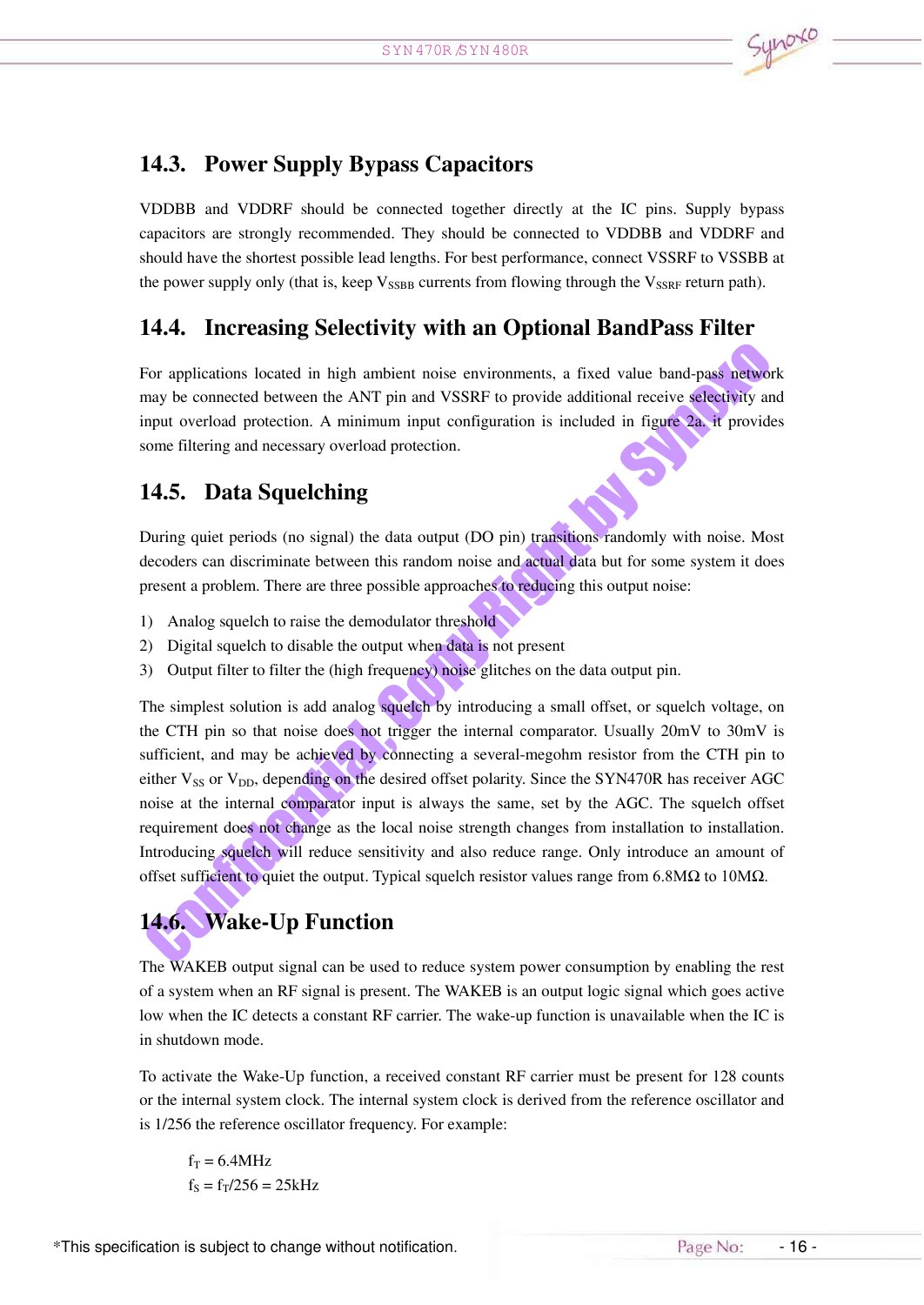$P_S = 1/f_S = 0.04$ ms 128 counts x  $0.04$ ms =  $5.12$ ms Where:  $f<sub>T</sub>$  = reference oscillator frequency

 $f<sub>S</sub>$  = system clock frequency  $P<sub>S</sub>$  = system clock period

The Wake-Up counter will reset immediately after <sup>a</sup> detected RF carrier drops. The duration of the Wake-Up signal output is then determined by the required wake up time plus an additional RF carrier on time interval to create <sup>a</sup> wake up pulse output.

WAKEB Output Pulse Time  $= T_{\text{WAKE}} + \text{Additional RF}$  Carrier on Time

For designers who wish to use the wakeup function while squelching the output, a positive squelching offset voltage must be used. This simply requires that the squelch resistor be connected to <sup>a</sup> voltage more positive than the quiescent voltage on the CTH pin so that the data output is low **Somitements** 

\*This specification is subject to change without notification. <br>This specification is subject to change without notification.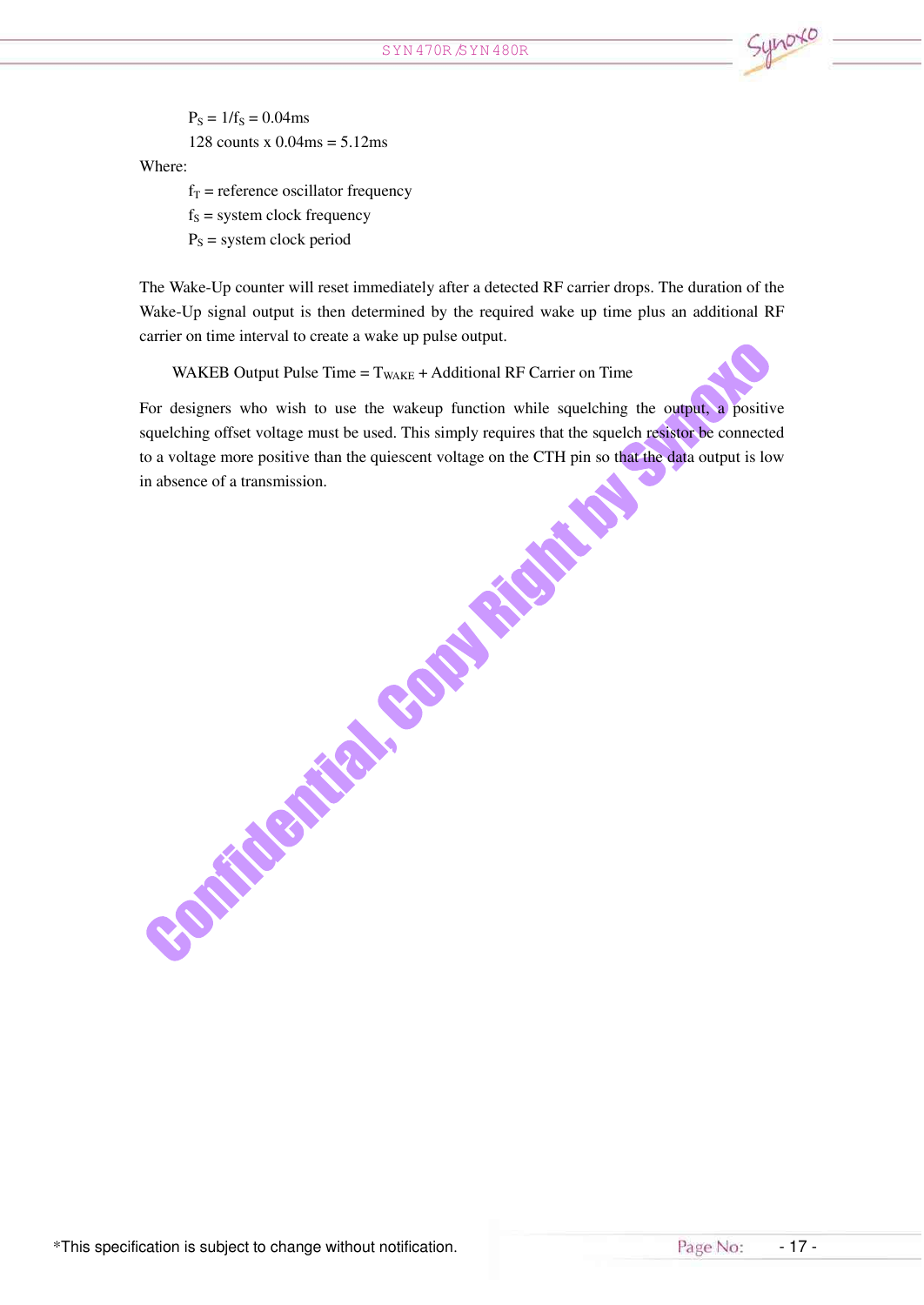## 15.Applications Example

## 15.1. 315MHz Receiver/Decoder Application

Figure 2a illustrates <sup>a</sup> typical application for the SYN470R UHF Receiver IC. This receiver operates continuously (not duty cycled) in sweep mode, and features 6-bit address decoding and two output code bits.

Operation in this example is at 315MHz, and may be customized by selection of the appropriate frequency reference (Y1), and adjustment of the antenna length. The value of C4 would also change if the optional input filter is used. Changes from the 1kb/s data rate may require <sup>a</sup> change in the value of R1. A bill of materials accompanies the schematic.



Figure 2a. 315MHz, 1kbps On-Off Keyed Receiver/Decoder

 $\overline{\phantom{a}}$  . The set of  $\overline{\phantom{a}}$ 

|  | <b>Item</b>     | <b>Part Number</b> | Manufacturer | <b>Description</b>              |
|--|-----------------|--------------------|--------------|---------------------------------|
|  | U1              | SYN470R            | Synoxo       | <b>UHF Reveiver</b>             |
|  | U2              | $HT-12D$           | Holtek       | Logic Decoder                   |
|  | CR <sub>1</sub> | CSA6.00MG          | Murata       | 6.00MHz Ceramic Resonator       |
|  | DT.             | SSF-LX100LID       | Lumex        | Red LED                         |
|  | $\mathbf{R}1$   |                    |              | 68K 1/4W 5%                     |
|  | R <sub>2</sub>  |                    | Vishay       | 1K 1/4W 5%                      |
|  | C <sub>1</sub>  |                    | Vishay       | 4.7uF dipped tantalum capacitor |
|  | C <sub>3</sub>  |                    | Vishay       | 4.7uF dipped tantalum capacitor |
|  | C <sub>2</sub>  |                    | Vishay       | 2.2uF dipped tantalum capacitor |
|  | C <sub>4</sub>  |                    | Vishay       | 8.2pF COG ceramic capacitor     |
|  |                 |                    |              |                                 |

Figure 2b. Bill of Material